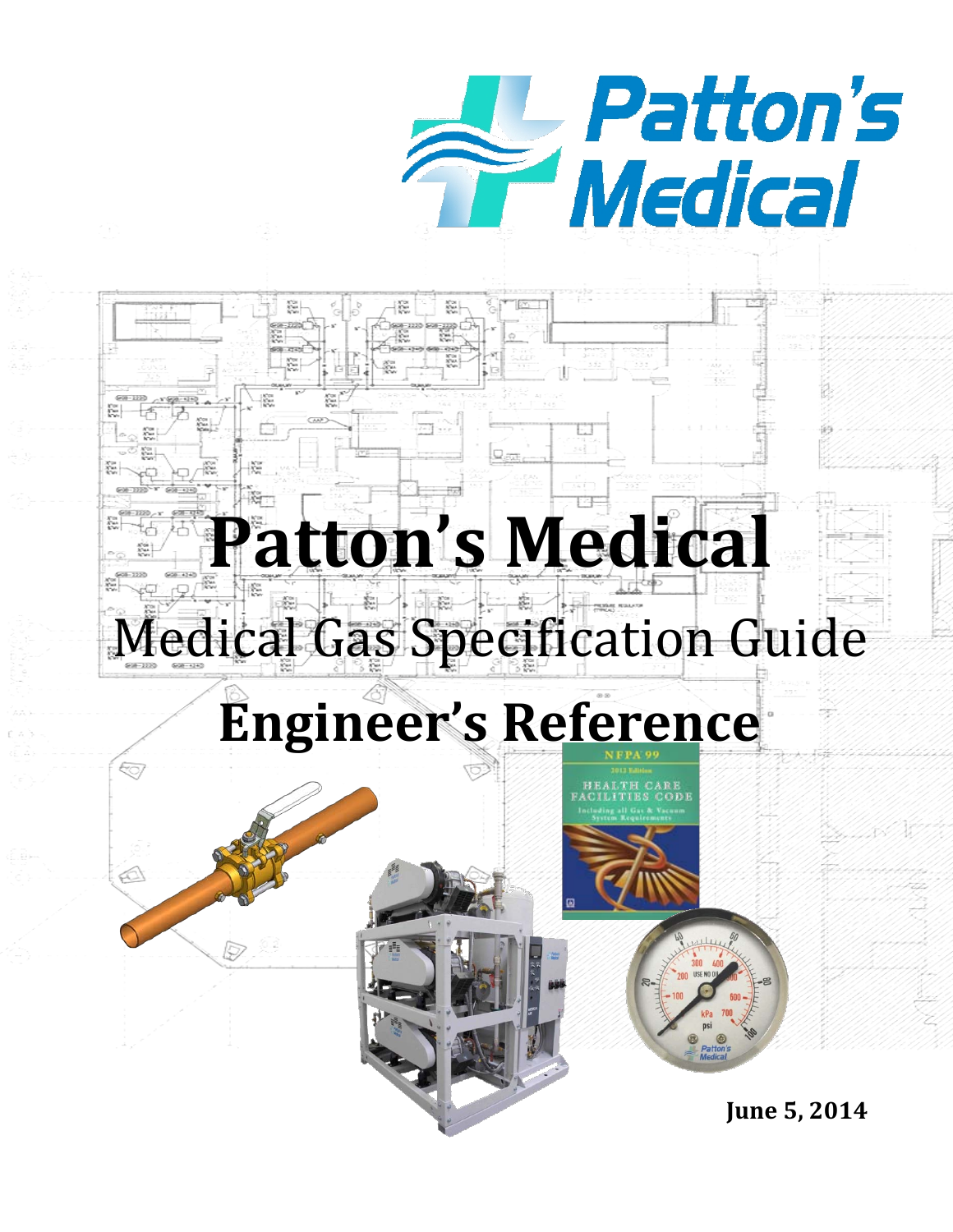# Medical Gas Guide Specifications

NOTE TO SPECIFIER: Choices are indicated in {*Italics*} and options are indicated by >OR<. Choose one of the listed options.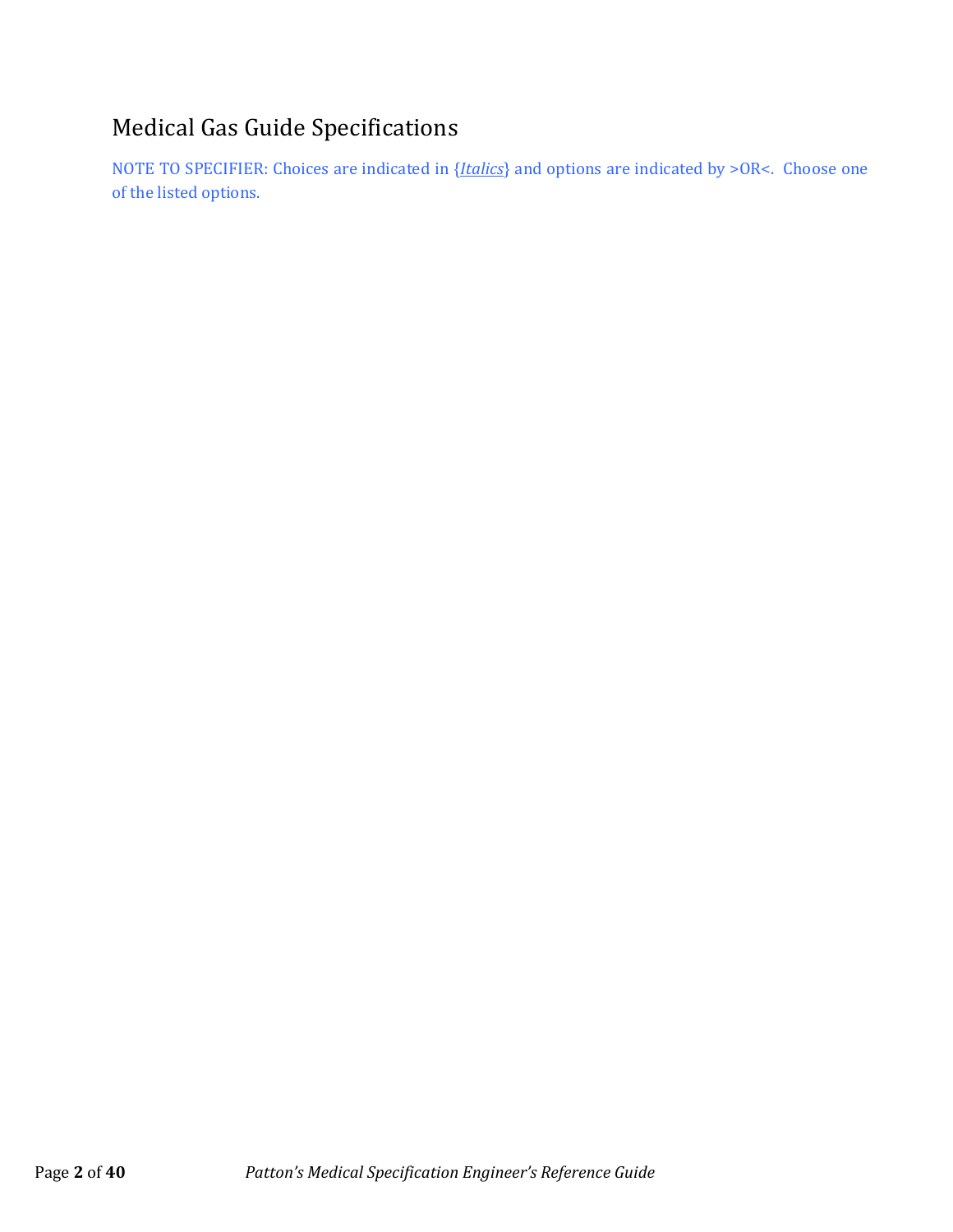# **Table of Contents**

| 1.1       |                                                           |              |  |  |
|-----------|-----------------------------------------------------------|--------------|--|--|
| 1.2       |                                                           |              |  |  |
| 1.3       |                                                           |              |  |  |
| 1.4       |                                                           |              |  |  |
| 1.5       |                                                           |              |  |  |
| 1.6       |                                                           |              |  |  |
| 1.7       |                                                           |              |  |  |
|           |                                                           |              |  |  |
| 2.1       |                                                           |              |  |  |
| 2.2       |                                                           |              |  |  |
| 2.3       |                                                           |              |  |  |
| A.        |                                                           |              |  |  |
| <b>B.</b> |                                                           |              |  |  |
| C.        |                                                           |              |  |  |
| D.        |                                                           |              |  |  |
| E.        |                                                           |              |  |  |
| F.        |                                                           |              |  |  |
| G.        |                                                           |              |  |  |
| Η.        |                                                           |              |  |  |
| 1.        |                                                           |              |  |  |
| 2.        |                                                           |              |  |  |
| I.        |                                                           |              |  |  |
| J.        |                                                           |              |  |  |
| K.        |                                                           |              |  |  |
| L.        |                                                           |              |  |  |
|           |                                                           |              |  |  |
|           |                                                           |              |  |  |
|           |                                                           |              |  |  |
|           |                                                           |              |  |  |
| М.        |                                                           |              |  |  |
|           |                                                           |              |  |  |
|           |                                                           |              |  |  |
|           | Patton's Medical Specification Engineer's Reference Guide | Page 3 of 40 |  |  |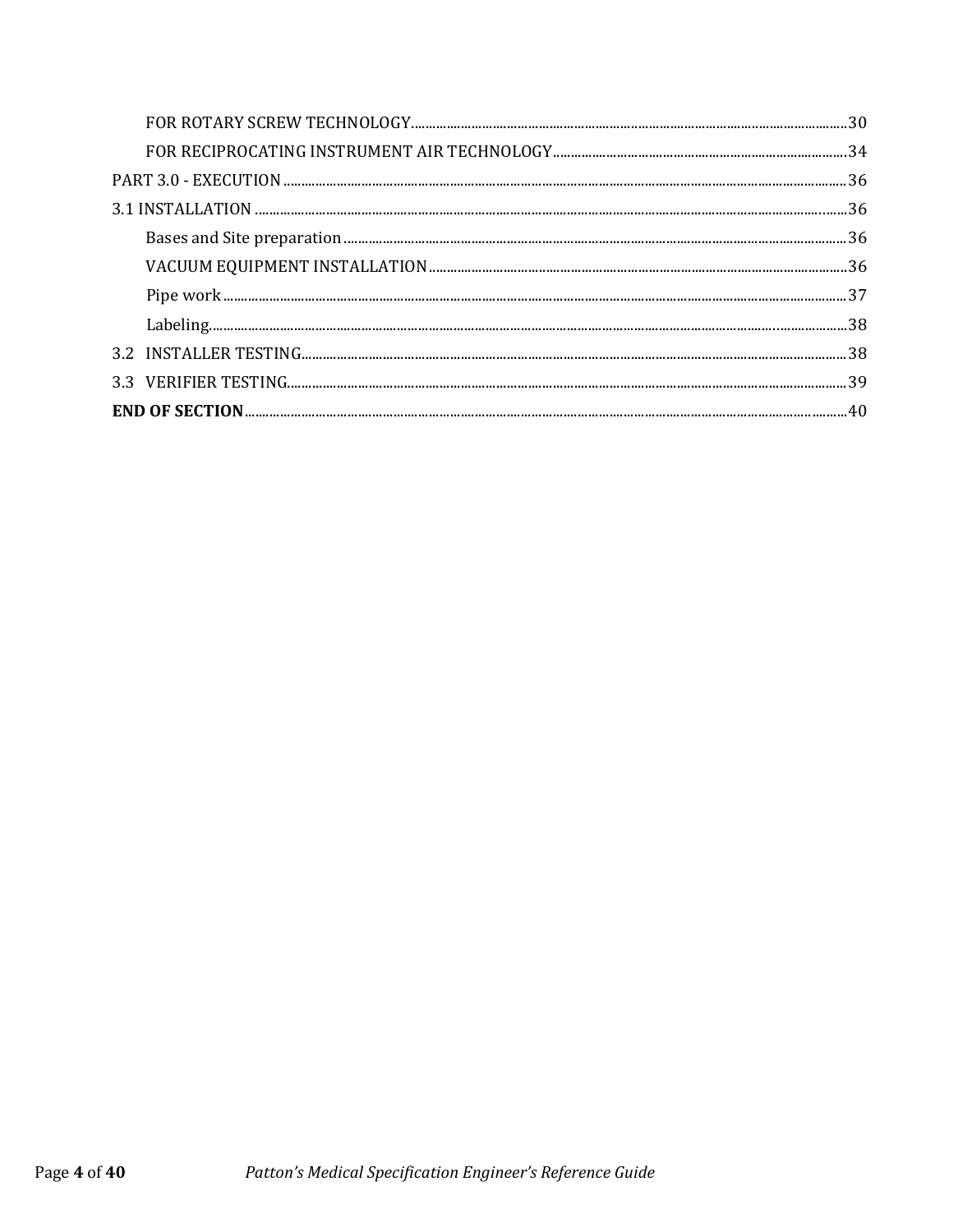#### <span id="page-4-0"></span>**SECTION 226000 - MEDICAL GAS, VACUUM AND WAGD SYSTEMS**

#### <span id="page-4-1"></span>**PART 1.0 - GENERAL**

<span id="page-4-2"></span>**1.1 RELATED DOCUMENTS:** Drawings and general provisions of the Contract, including general and supplementary conditions and Division I specification section, apply to this section.

#### <span id="page-4-3"></span>**1.2 SUMMARY EXTENT OF WORK**

- A. This Section pertains to all labor, equipment and services necessary for and incidental to the installation of piped medical gas and vacuum systems (PMGVS) including oxygen, medical air, medical vacuum, waste anesthesia gas disposal (WAGD), nitrogen, instrument air, nitrous oxide, helium, carbon dioxide, argon, dental air, dental vacuum, laboratory air and mixed gas systems as shown on the drawings and/specified herein.
	- 1. Oxygen systems shall be complete to the source valve, ready for connection to the bulk gas supply system.
	- 2. Medical Vacuum, WAGD and Medical Air systems shall be complete, started, tested and ready for use.
	- 3. Nitrous Oxide, Nitrogen, Carbon Dioxide, Helium, Argon and Mixed Gas Systems shall be complete, tested and ready for use.
- B. Owner Furnished Materials for installation under this section
	- 1. Supply of gases in cylinders or containers as appropriate for manifolds.
	- 2. Initial supply of liquid (oxygen, nitrogen).

#### Specifier, if owner will supply bulk liquid gas sources, use this paragraph:

*3. Bulk Cryogenic (Oxygen, Nitrogen) System. Coordinate all plumbing and alarm connections to the bulk gas source, source start up and system testing, providing owner with system ready for use.* 

#### <span id="page-4-4"></span>**1.3 DEFINITIONS AND REFERENCES**: All references refer to the most recent edition.

A. National Fire Protection Association (NFPA), NFPA 99 Health Care Facilities.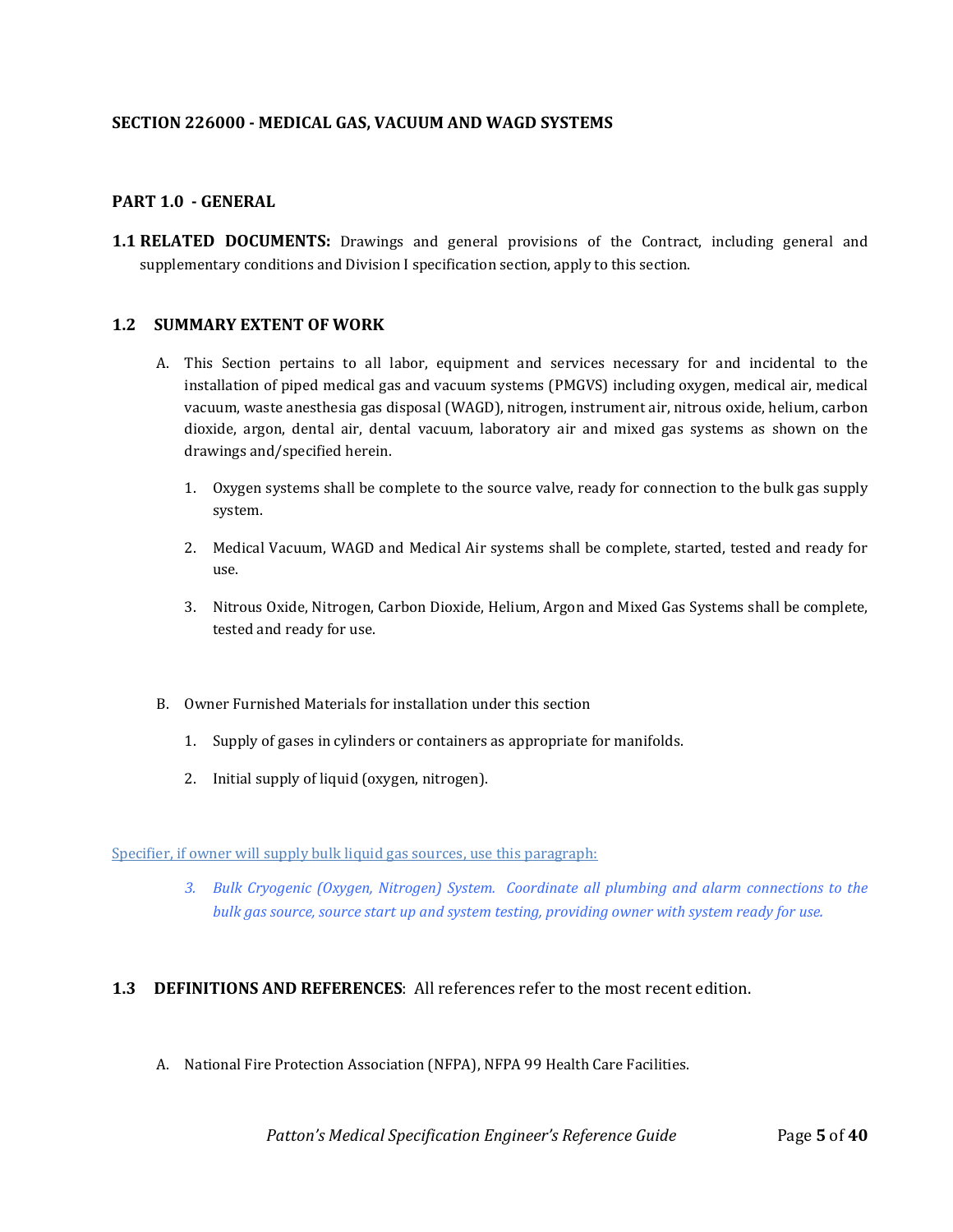- B. National Fire Protection Association (NFPA), NEC National Electrical Code.
- C. American Society of Sanitary Engineers (ASSE) 6010 Professional Qualification Standards for Medical Gas System Installers.
- D. American Society of Sanitary Engineers (ASSE) 6030 Professional Qualification Standards for Medical Gas System Verifiers.

# <span id="page-5-0"></span>**1.4 PERFORMANCE REQUIREMENTS**

- A. All materials used shall be new and of the best grade and quality obtainable and workmanship shall be first class in every respect. Contractor shall be responsible for compliance with all Local, State or Federal codes.
- B. Provide all elements and accessories required for complete systems per NFPA 99 most recent edition.
- C. Contractor shall make all necessary connections to owner furnished equipment.
- D. Install all piping as shown on Drawings, as described herein and as described in Section 15050, Basic Materials and Methods, using methods of fabrication, grading, testing, repairing, cleaning and other procedures as described.
- E. Electrical power wiring for vacuum pump(s), medical air compressor(s), WAGD Producer(s), ceiling columns, alarms, and modular accessories associated with the system(s) shall be part of the electrical contract. Any equipment supplied by this contractor that requires additional electrical services shall be the responsibility of this contractor to supply these services.
- F. Perform Installer pressure testing, cross connection testing and final testing per NFPA 99 most recent edition and using procedures as specified

#### Specifier, if contractor will retain Verifier, use this paragraph:

*G. Retain a qualified third party verifier acceptable to the engineer and owner to Perform and attest to final verification of the systems. Make corrections as required, including additional testing if necessary to attain full and unqualified certification.*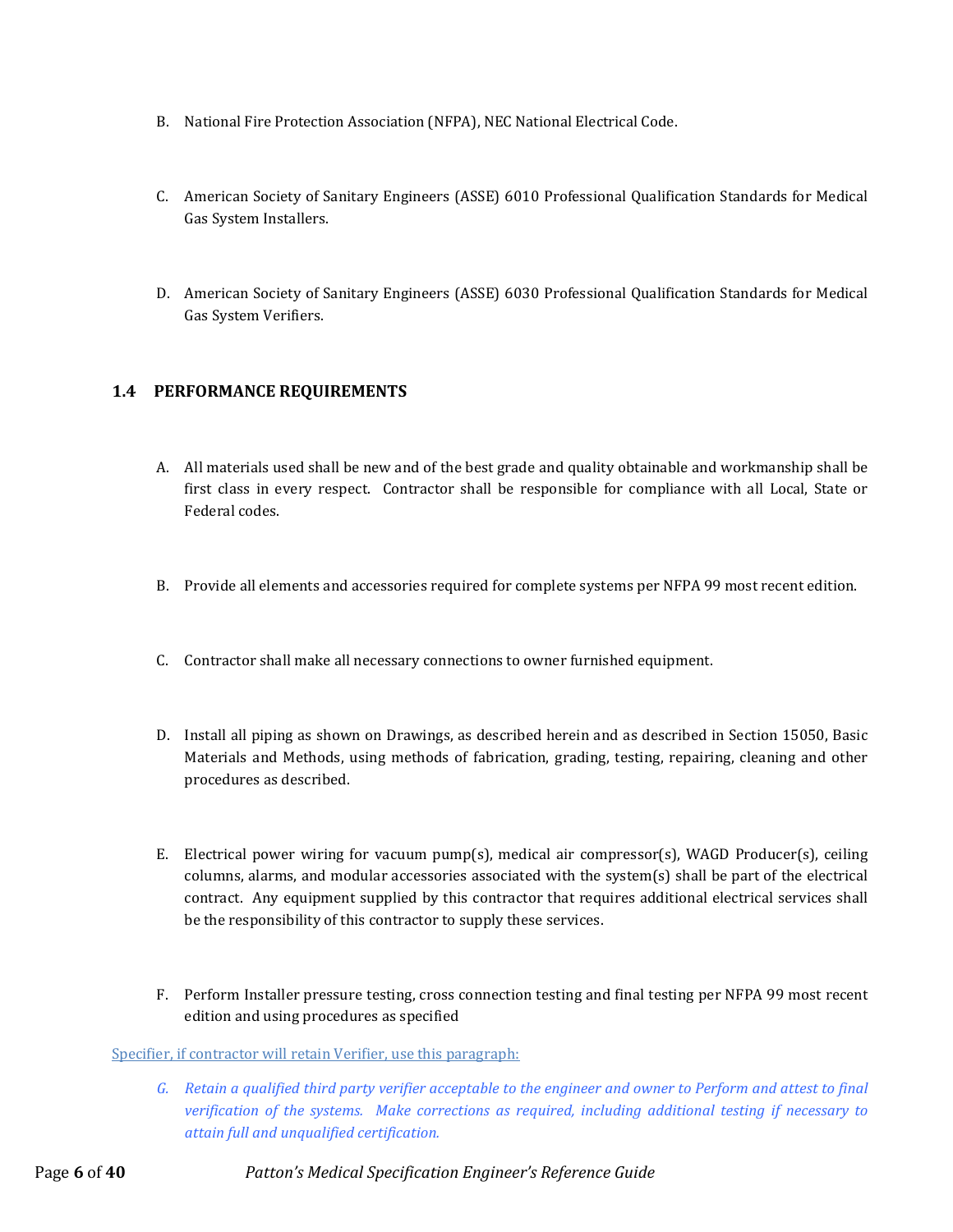#### OR if Owner will retain Verifier, use this paragraph:

*H. Coordinate with owner retained verifier for final verification of the systems. Make corrections as required, including additional testing if necessary to attain full and unqualified certification.*

# <span id="page-6-0"></span>**1.5 COORDINATION**

- A. Medical Gas Contractor shall coordinate with other trades to ensure timely installations and avoid conflicts and interference.
- B. Work with metal stud partition installer and/or mason to ensure anchors, sleeves and similar items are provided in sufficient time to avoid delays; chases and openings are properly sized and prepared.
- C. Coordinate with owner to ensure medical gas outlets, whether owner supplied or contractor supplied, in walls, ceiling and all equipment is provided by the same Medical Gas Equipment Manufacturer (MGEM) satisfactory to the owner.
- D. Coordinate with bulk cryogenic gas supplier for installation, connection and verification of bulk gas supply systems.
- E. Medical Gas Contractor shall supply and install the master alarm system, including the signal wiring. The electrical contractor shall provide power wiring to each alarm panel. Medical Gas Contractor is responsible for proper termination, testing and marking of alarm panels. Termination shall be done by or under supervision of manufacturer of alarm panels.
- F. Coordinate with Medical Gas Verifier to deliver a complete, tested medical gas installation ready for owner's use.

# <span id="page-6-1"></span>**1.6 SUBMITTALS**

A. Furnish the following as one package: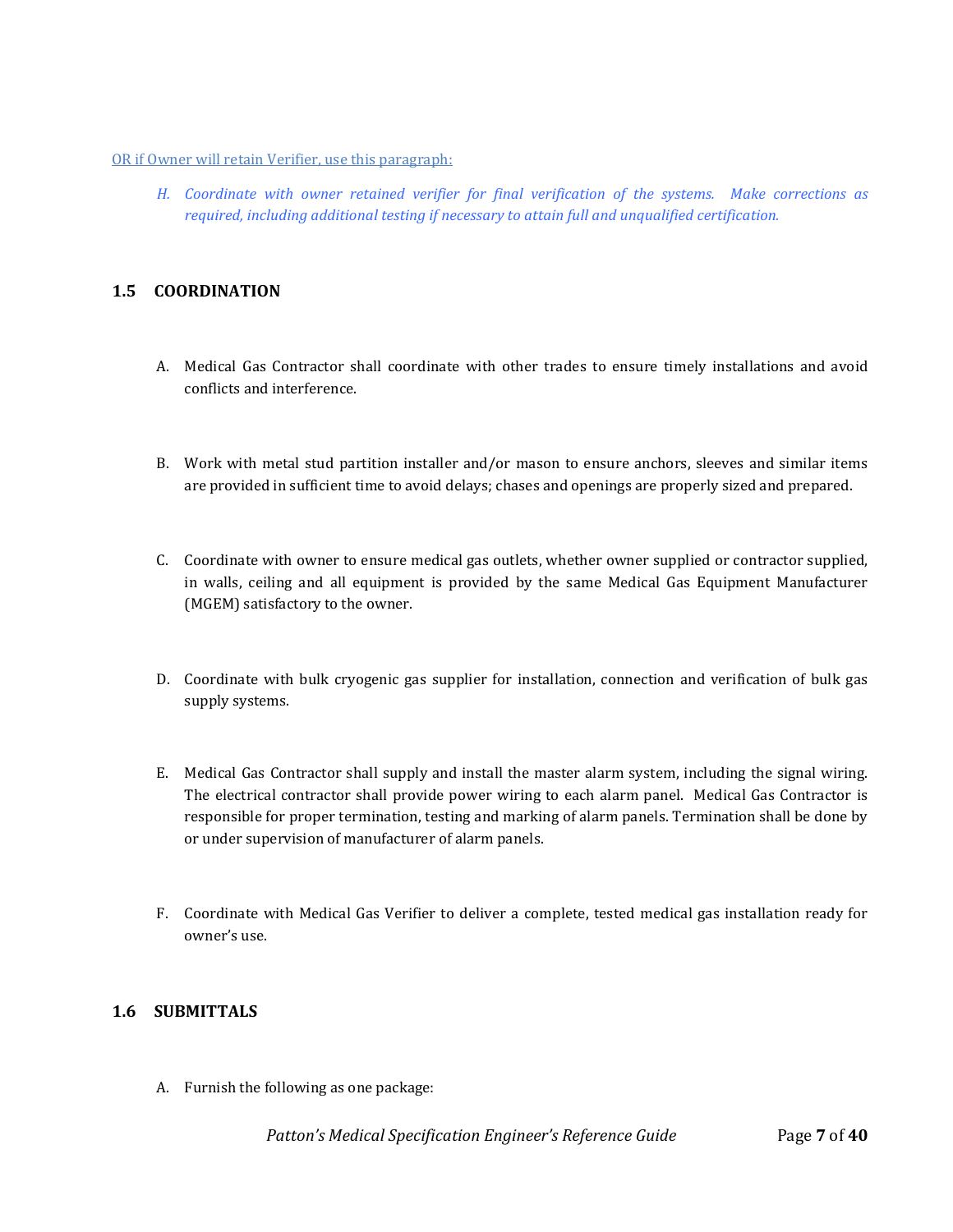- 1. Medical Gas Equipment Manufacturer (MGEM) submittals including at least;
	- a. Complete specifications for the product intended to be installed, dimensional drawings, and wiring schematics where appropriate.
	- b. For Medical Air, medical vacuum and WAGD plants include:
		- (i) Package drawing indicating package style, dimensions when complete, method of disassembly and sizes of subsections for rigging and installation.
		- (ii) Compressor and package capacity expressed in ICFM.
		- (iii) Lubrication method (if any).
		- (iv) Drive detail including adjustment method.
		- (v) Motor including manufacturer, frame type, service factor, horsepower, current draw, and RPM.
		- (vi) Air filters including type and replacement element.
		- (vii) Pressure regulators including type and manufacturer.
		- (viii)Dew point monitor including technology employed, calibration interval and annual drift in degrees.
		- (ix) Carbon monoxide monitor including technology employed, calibration interval and annual drift in ppm.
		- (x) Air dryers, type; manufacturer; and design dew point at 50 psig.
		- (xi) Sound pressure in dBa when operated at NFPA capacity.
		- (xii) BTU output for the equipment
	- c. For other medical gas products include:
		- (i) Outlet keying system.
		- (ii) Alarms networking instructions.
	- d. Complete installation instructions for the use of the installer.
	- e. Statement of specific compliance with paragraphs of NFPA 99 most recent edition as relevant to the equipment and as listed in those sections.
	- f. Complete maintenance schedules.
	- g. Warranty statement which must encompass all system components. Warranties covering only specific components or containing exclusions are not acceptable.
	- h. Name and contact information for installation assistance, startup, warranty and service.

Page **8** of **40** *Patton's Medical Specification Engineer's Reference Guide*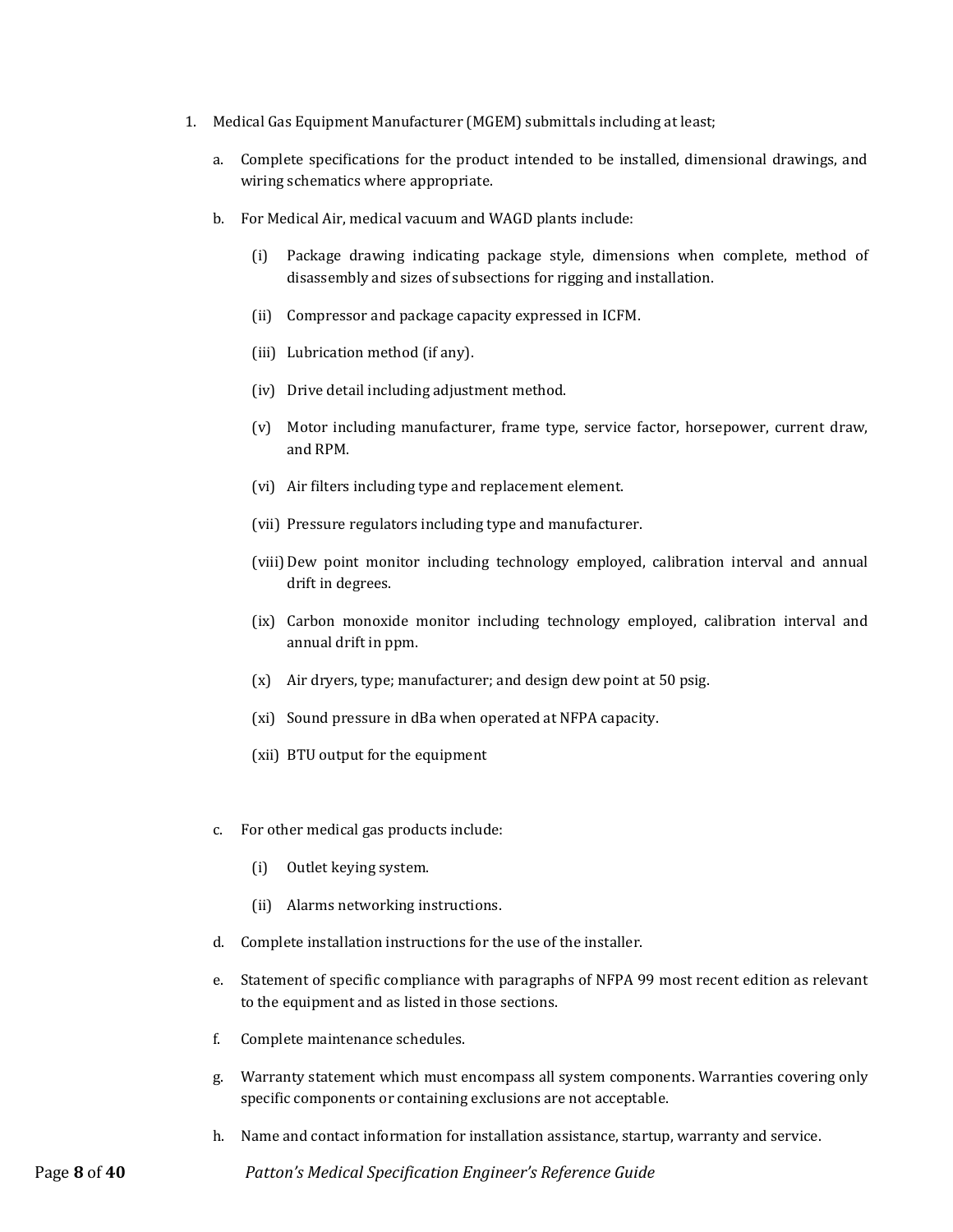- i. Description of available Preventative Maintenance programs for Owners review.
- j. Information on training programs available to maintenance personnel for Owners review.
- B. Medical Gas Verifier Submittals shall include:
	- 1. Name, contact information, MGPHO Credential Number and reference list. The reference list is to include not fewer than three references on projects of similar size and complexity.
	- 2. A notarized affidavit from the verifier stating that the verifier undertakes to verify this project and thus agrees to disqualify themselves from supplying any equipment which will be included in the scope of their verification. No verifier who supplies equipment shall be permitted to verify that equipment or the system in which it is installed.
	- 3. Statement declaring that the MGEM has no fiduciary interest in the verifier and that the verifier is not an agent or representative of the MGEM.
	- 4. Statement declaring that the installing contractor has no fiduciary interest in the verifier and that the verifier has no fiduciary interest in the contractor.
- C. Pre-approval;
	- 1. Written pre-approval is required for equipment not exactly matching specifications. Submit the information required under Submittals above, attaching a cover letter stating the exact areas of deviation.
	- 2. A Request for pre-approval of equipment must be received by the Engineer not less than three days (72 hours) prior to bid.

# <span id="page-8-0"></span>**1.7 QUALITY ASSURANCE**

- A. Regulatory Requirements
	- 1. Electrical Control systems and Medical Gas Alarms are to be UL listed as assemblies with label affixed.
	- 2. Medical air, instrument air, medical vacuum and WAGD controls are to be wired in accordance with NEC.
	- 3. MGEM will include with submittals an affidavit attesting to compliance with all relevant paragraphs of NFPA 99 most recent edition.
	- 4. MGEM personnel assembling medical air, instrument air, vacuum and WAGD plant shall meet NFPA 99 5.1.10.10.11 "Qualification of Installers" and hold medical gas endorsements as under

*Patton's Medical Specification Engineer's Reference Guide* Page 9 of 40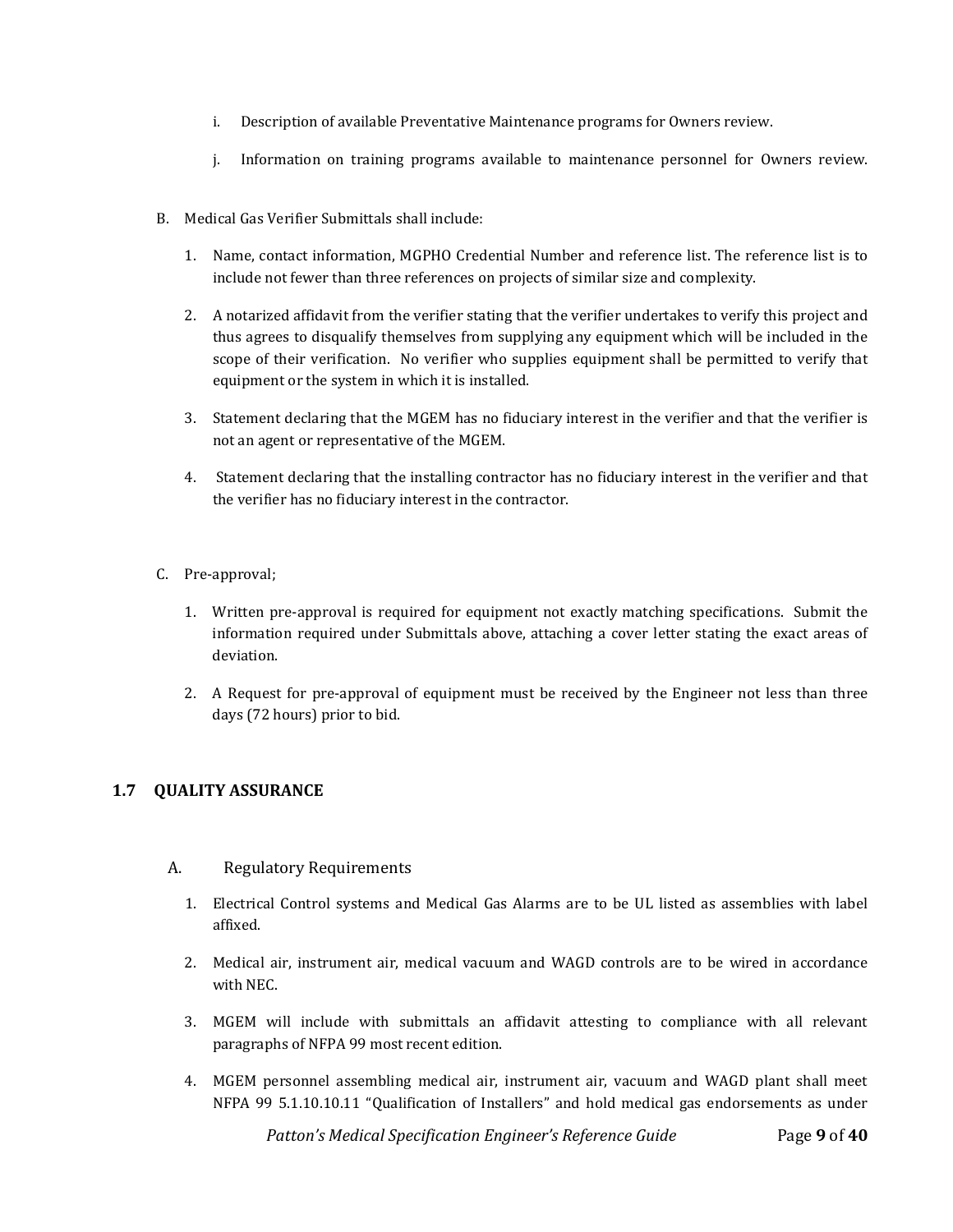ASSE 6010.

- 5. The Contractor shall furnish documentation attesting that all installed piping materials were purchased cleaned and complied with the requirements of NFPA 99 5.1.10.1 and 5.1.10.2.
- 6. The Contractor shall furnish copies of ASSE 6010 qualifications for all workers installing medical gas piping.
- B. Installation and Start-up: The MGEM will provide factory authorized representatives to review installation and perform initial start up of system.

#### C. Warranty

- 1. Warranty will be expressly complete, include all components of the system and be the responsibility of the MGEM of record only. Warranties limiting the responsibility of the MGEM for any system component or which pass through the MGEM to another manufacturer are not acceptable.
- 2. Warranties shall include on site repairs including travel, labor and parts. Warranties requiring return of equipment for adjustment are not acceptable.
- 3. All medical gas pipeline components shall be warranted by the MGEM of record for a minimum of twelve months from start-up.
- D. Maintenance
	- 1. MGEM shall demonstrate a national factory direct service capability able to perform major overhauls.
	- 2. MGEM shall offer factory direct preventative maintenance contract for the owner's consideration.
	- 3. MGEM shall offer formal maintenance training courses for owners review.
- E. Verification: Medical Gas Contractor shall deliver to the owner a complete system certification without qualifications.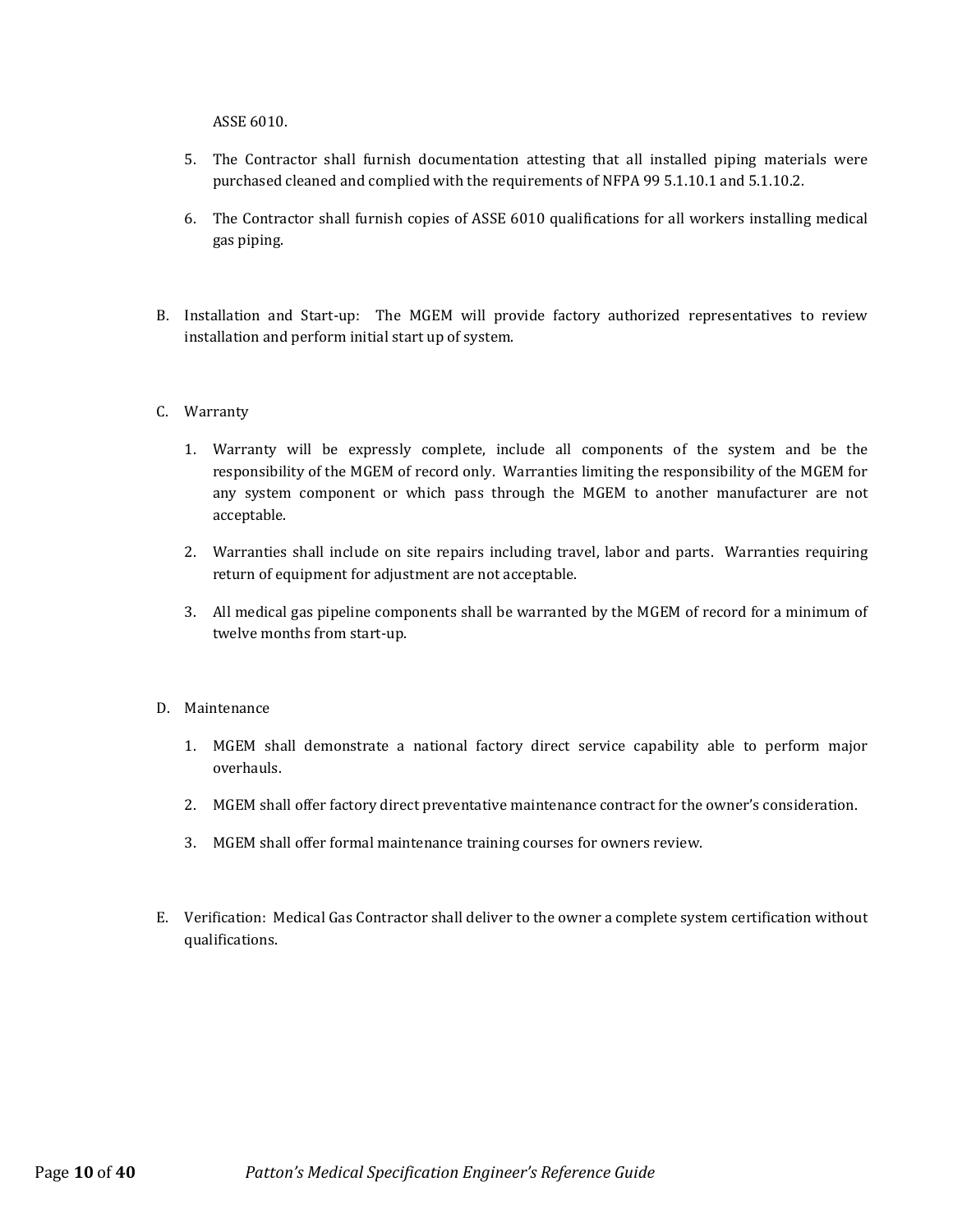#### <span id="page-10-0"></span>**PART 2 - PRODUCTS**

# <span id="page-10-1"></span>**2.1 QUALIFICATION OF MANUFACTURER(S)**

- A. One Medical Gas Equipment Manufacturer (MGEM) shall supply the medical-gas system(s) and equipment to include outlets, valves and gauges, valve boxes, alarm panels, manifolds, medical air, instrument air, vacuum and WAGD sources.
- B. The MGEM shall have a product specialist available to periodically check with the Contractor during installation of the pipeline systems equipment. MGEM shall provide service support to the hospital after turnover. Demonstrate factory trained service technician is available within 200 miles of facility.
- C. Approved MGEM: Piping Systems Components and Medical Gas Alarms;
	- 1. Patton's Medical
	- 2. Alternate by \_\_\_\_\_\_\_\_\_\_\_ with pre approval.
- D. Written Pre-approval is required for all equipment from other manufacturers.

#### <span id="page-10-2"></span>**2.2 MATERIALS**

- A. All pressurized medical gas piping shall be;
	- 1. Seamless ASTM B-819, type K or L hard drawn seamless medical gas copper tubing, identified by the markings "OXY" "MED" "OXY/MED" "OXY/ACR" , or "ACR/MED" in green (Type K) or blue (Type L).
	- 2. Fittings shall be wrought copper, brass or bronze designed expressly for brazed connection, compliant with ANSI B16.22.
	- 3. Pipe (Tube), fittings, valves, and other components shall be specially cleaned for oxygen service in a facility equipped to clean, rinse, and purge the material in accordance with the requirements of NFPA 5.1.10.1.1 and received on job site cleaned and capped. On site cleaning of the interior surfaces of tubes, valves, fittings, and other components is not allowed.
	- 4. Brazing alloy shall be BCuP-5 Brazing alloy or equivalent alloy with at least 1000 degree F melting

 *Patton's Medical Specification Engineer's Reference Guide* Page **11** of **40**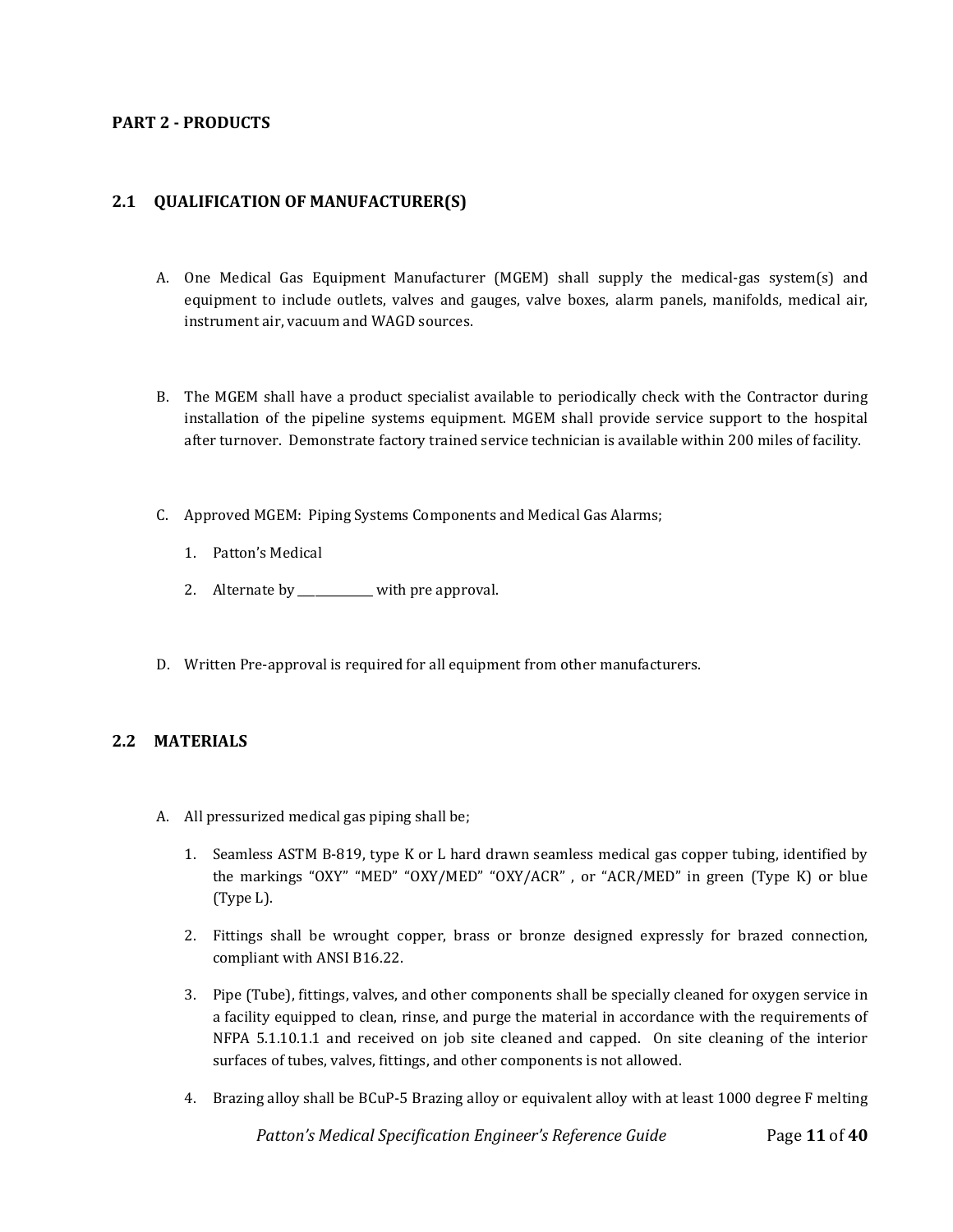point.

- B. All vacuum tubing shall be:
	- 1. Type 'L', 'M', or ASTM B-280 ACR copper.
	- 2. Brazed with BCuP-5 Brazing alloy or equivalent alloy with at least 1000 degree F melting point.
- C. All WAGD piping shall be:
	- 1. Type 'L', 'M', or ASTM B-280 ACR copper, Schedule 5 galvanized steel, or equivalent sized ductwork.
	- 2. If copper, brazed with BCuP-5 Brazing alloy or equivalent alloy with at least 1000 degree F melting point.
- D. Isolation of copper tubing from dissimilar metal shall be accomplished either through use of copper or copper plated hangers or hangers with plastic isolators.

# <span id="page-11-0"></span>**2.3 SUBSYSTEMS**

# <span id="page-11-1"></span>**A. MEDICAL GAS WALL OUTLET STATIONS:**

*Specifier, alter paragraph to reflect owners preference of outlet style.*

- 1. Medical gas wall outlet stations shall be modular, quick-disconnect recessed type, or DISS screw thread recessed type equal to Patton's Medical. Threaded DISS connector shall be per CGA standards.
- 2. Specifier, if "match existing" is required, add this paragraph.

*Provide keying systems compatible with existing keying system.* 

3. Outlets shall be field assembled with sequences and services indicated. Centerline spacing of multiple outlets shall be 5 inches minimum.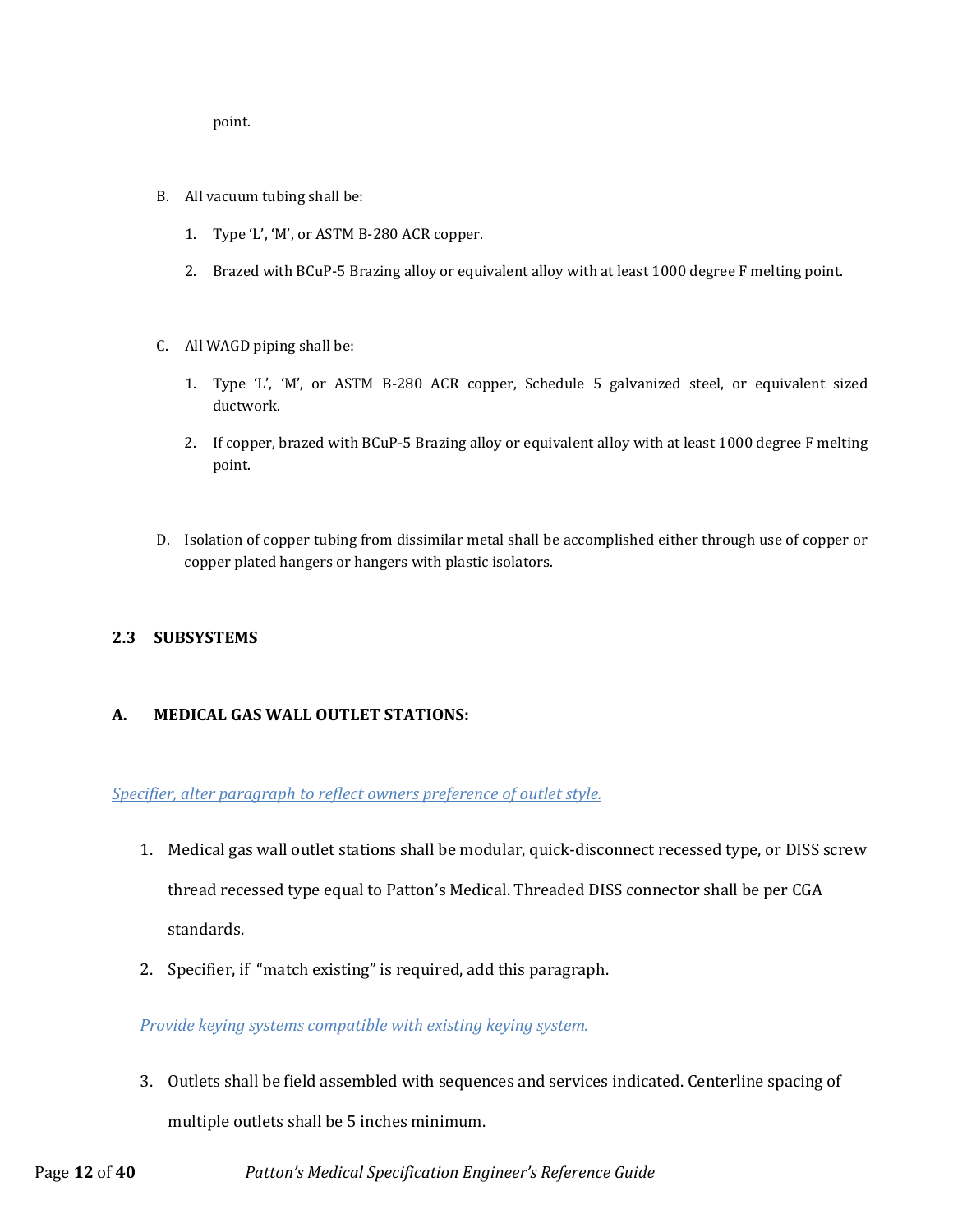- 4. Outlets shall be compatible with Ohmeda, Puritan-Bennett, or Chemetron
- 5. Outlet stations shall have a light gray coated Cycoloy® non-metallic trim plate. Furnish indexed rough in and gas specific latch valve with non-interchangeable safety keying and with color coded gas service identification. The safety keying index pins shall be permanently captured in the latch assembly and non-removable without destroying the outlet. Designs with index pins molded in plastic are not acceptable.
- 6. The latch mechanisms shall be designed for one handed, single thrust mounting and one handed fingertip release of secondary equipment.
- 7. The complete outlet shall be made, cleaned and packaged to NFPA 99 Standards, UL Listed and CSA certified. Medical gas outlets shall be cleaned for oxygen service in accordance with CGA Pamphlet G-4.1. The rough in and latch assembly shall be poly bagged for shipment.
- 8. The rough in assembly shall be of modular design and include a gas specific 16 gauge steel mounting plate designed to permit on-site ganging of multiple outlets, on 5 inch center line spacing. A machined brass outlet block shall be permanently attached to the mounting bracket to permit the 1/2" OD, type-K copper inlet to swivel 360 degrees for attachment to the piping system. The rough in assembly shall contain a double seal to prevent gas leakage between the rough in and latch-valve assemblies after the wall is finished. The rough in shall have two features to prevent debris from entering outlet, one shall be the dust cover and the other will be a cap over the inter seal.
- 9. The latch-valve assembly shall telescope up to 3/4" to allow for variation in finished wall thickness from 1/2" to 3/4".
- 10. All vacuum outlets shall have a pressure plug for testing purposes.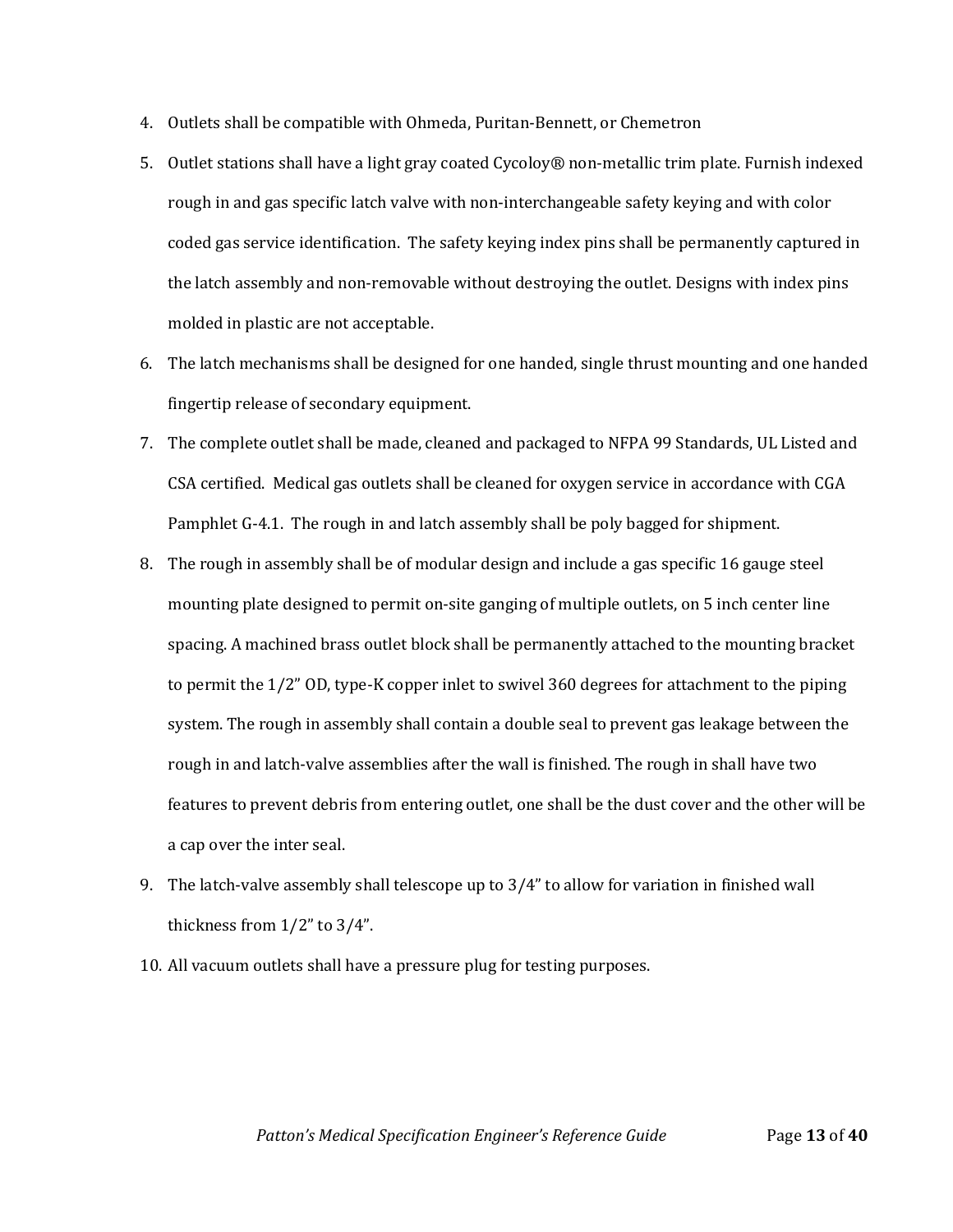10. Model Number Series:

Ohmeda: O1-QDWAL-*GAS*

Puritan: O1-PBWAL-*GAS*

Chemetron: O1-CHWAL-*GAS*

DISS: O1-DIWAL-*GAS*

# <span id="page-13-0"></span>**B. MEDICAL GAS CEILING OUTLETS:**

- 1. DISS Outlets shall be used for all ceiling mount applications.
- 2. Model Number: O1-DICEI-*GAS*
- 3. Inlet pipe shall come straight out the outlet body (not 90 degree) for easier installation.
- 4. Furnish hose assemblies for all ceiling outlets for the finished ceiling height as indicated on drawings. Provide each hose with a heavy-duty dual retractor for pressure gases and dual for vacuum. The hose retractor wire is manufactured out of 48" stainless steel heavy duty cable. Allow an extra 18" of hose length for retractors.

# <span id="page-13-1"></span>**C. GAS (NIT, CO2, INA) CONTROL PANELS:**

- 1. Gas control panels shall be designed to deliver variable pressures to power pneumatic surgical tools.
- 2. The control panel shall be provided with a 0-300 psig pressure gauge, shutoff valve, pressure regulator, delivery pressure gauge and outlet. A quarter turn of the valve handle shall be required to obtain a fully "open" or "closed" position.
- 3. An adjustable self relieving type pressure regulator, with a operating range of 10 to 250 psi.
- 4. Control panels shall be pre-piped internally requiring only external supply line connections. Additional outlets in the same room may be connected to the remote outlet pigtail furnished in the control panel. Remote outlets shall be regulated by the adjustable pressure regulator within the panel and shall match the nitrogen control panel outlet.
- 5. Control panels shall be available in horizontal or vertical orientation.

PATTON'S MEDICAL MODEL: GCP-H-NIT (Nitrogen) GCP-H-INA (Instrument Air) GCP-H-CO2(CO2)

#### <span id="page-13-2"></span>**D. MEDICAL GAS VALVES**

Page **14** of **40** *Patton's Medical Specification Engineer's Reference Guide*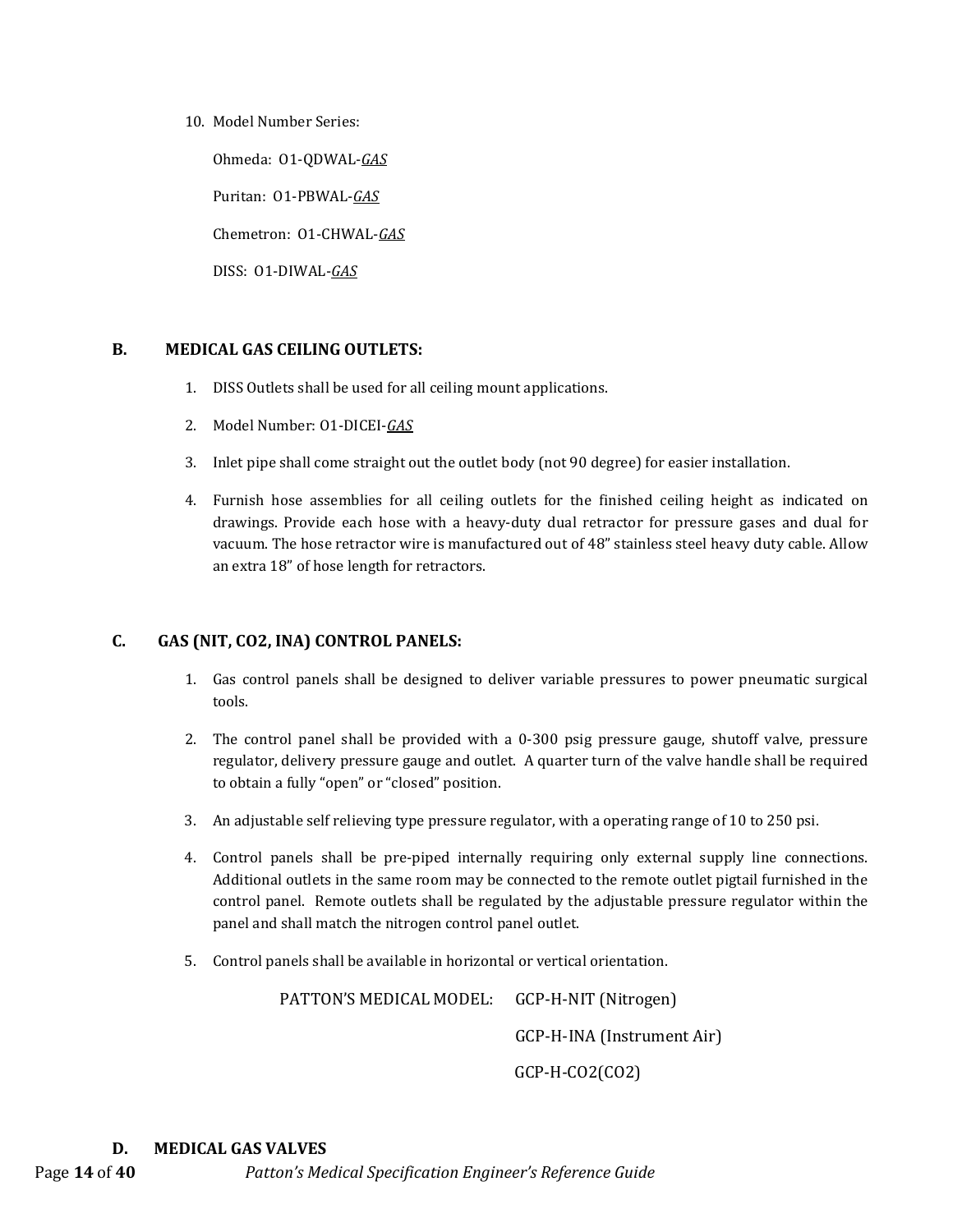- 1. All Medical Gas Valves shall be specially prepared for oxygen service and shall conform to NFPA 99. Valves shall be ball-type, with Teflon seats and adjusting stem packing gland with Teflon stem seal.
- 2. Ball valves shall be rated 600 WOG, actuate from full "ON" to full "OFF" by 90 degree turn of vinyl gripped valve handle.
- 3. Furnish and install only valves with factory installed type K copper tubing extensions.
- 4. Valves not in valve boxes shall be provided with locking handles. (locks to be provided by contractor to owner).
- 5. Ball valves shall have dual ports.
- 6. All valves shall be cleaned for oxygen, capped and sealed in a polyethylene bag for shipping and storage.

# PATTON'S MEDICAL MODEL PMIV-2L-*XXX*

# <span id="page-14-0"></span>**E. ZONE VALVE BOXES**

- 1. Valve boxes shall be constructed of 18 gauge steel with white enamel finish. The valve box shall have a pull out, opaque door with pull ring and clear gauge window. The removable window cannot be replaced when any valve is closed. The frame assembly shall be capable of adjusting for variances in wall thickness up to 1-3/16". The window shall conceal piping and mounting screws. Window shall be labeled "Caution - Medical Gas Shut - Off Valves - Close Only in Emergency." Provide clear viewing space in the window to display the gas service, the pressure gauges and the label for areas controlled by the valve.
- 2. Provide color coded self-adhesive gas labels for compliance with NFPA 99 labeling requirements. Apply labels to each valve in the assembly for gas service identification according to manufactures recommendations.
- 3. Valve box shall house one to six valves.
- 4. Zone valves shall include a 1 1/2 inch pressure gauge reading 0 to 100 psig for oxygen, air, nitrous oxide; 0 to 300 psig for nitrogen; and 0 to 30 HG for vacuum and WAGD. The gauge port shall be equipped with removable plug for pressure testing before final assembly of gauge.
- 5. All zone valve boxes assemblies shall read pressure downstream and vacuum upstream of the valve per NFPA 99. Valves shall be piped left to right with right being on patient side.
- 6. All main line, riser, service, and futures valves as scheduled on the drawings shall include plugged 1/8 nptf ports on inlet and outlet.

#### PATTON'S MEDICAL MODEL PMZVB-*XX*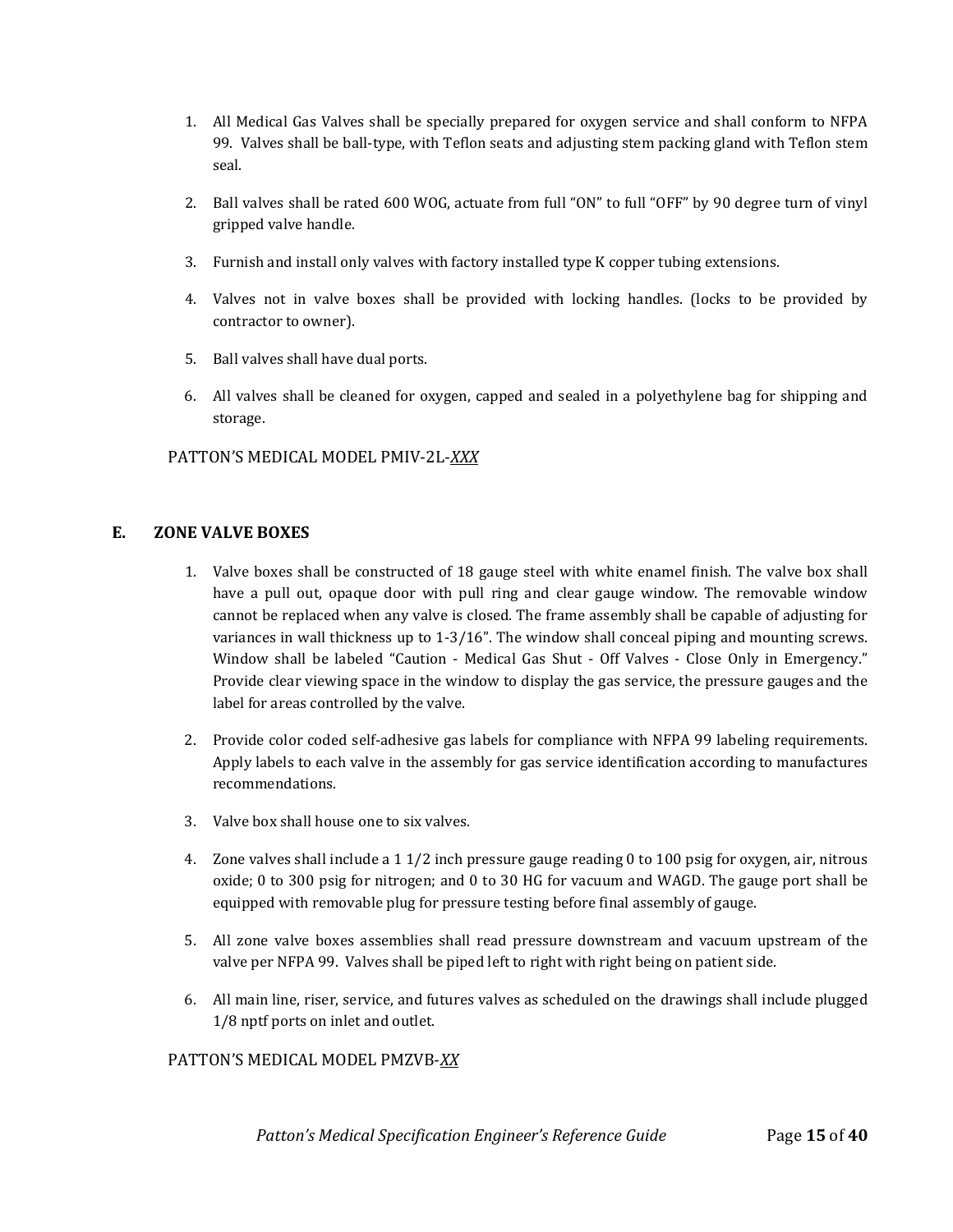#### <span id="page-15-0"></span>**F. ZONE VALVE BOX WITH SENSOR FOR REMOTE ALARM**

- 1. Valve boxes shall be constructed of 18 gauge steel with white enamel finish. The valve box shall have a pull out, opaque door with pull ring and clear gauge window. The removable window cannot be replaced when any valve is closed. The frame assembly shall be capable of adjusting for variances in wall thickness up to 1-3/16". The window shall conceal piping and mounting screws. Window shall be labeled "Caution - Medical Gas Shut - Off Valves - Close Only in Emergency." Provide clear viewing space in the window to display the gas service, the pressure gauges and the label for areas controlled by the valve.
- 2. Provide color coded self-adhesive gas labels for compliance with NFPA 99 labeling requirements. Apply labels to each valve in the assembly for gas service identification according to manufactures recommendations.
- 3. Valve box shall house one to six valves.
- 4. Zone valves shall include a 1 1/2 inch pressure gauge reading 0 to 100 psig for oxygen, air, nitrous oxide; 0 to 300 psig for nitrogen; and 0 to 30 HG for vacuum and WAGD. The gauge port shall be equipped with removable plug for pressure testing before final assembly of gauge.
- 5. All zone valve boxes assemblies shall read pressure downstream and vacuum upstream of the valve per NFPA 99. Valves shall be piped left to right with right being on patient side.
- 6. Each valve shall have a gas specific DISS demand check valve for installation of a DISS gas specific sensor. Low voltage wiring to remote alarm by this contractor
- 7. Area alarm will not require sensors.

# PATTON'S MEDICAL MODEL PMZVB-P*XX*

#### <span id="page-15-1"></span>**G. COMBINATION ZONE VALVE/AREA ALARM**

- 1. Valve boxes shall be constructed of 18 gauge steel with white enamel finish. The valve box shall have a pull out, opaque door with pull ring and clear gauge window. The removable window cannot be replaced when any valve is closed. The frame assembly shall be capable of adjusting for variances in wall thickness up to 1-3/16". The window shall conceal piping and mounting screws. Window shall be labeled "Caution - Medical Gas Shut - Off Valves - Close Only in Emergency." Provide clear viewing space in the window to display the gas service, the pressure gauges and the label for areas controlled by the valve.
- 2. Provide color coded self-adhesive gas labels for compliance with NFPA 99 labeling requirements. Apply labels to each valve in the assembly for gas service identification according to manufactures recommendations.
- 3. Valve box shall house one to six valves.
- 4. Zone valves shall include a 1 1/2 inch pressure gauge reading 0 to 100 psig for oxygen, air, nitrous oxide; 0 to 300 psig for nitrogen; and 0 to 30 HG for vacuum and WAGD. The gauge port shall be equipped with removable plug for pressure testing before final assembly of gauge.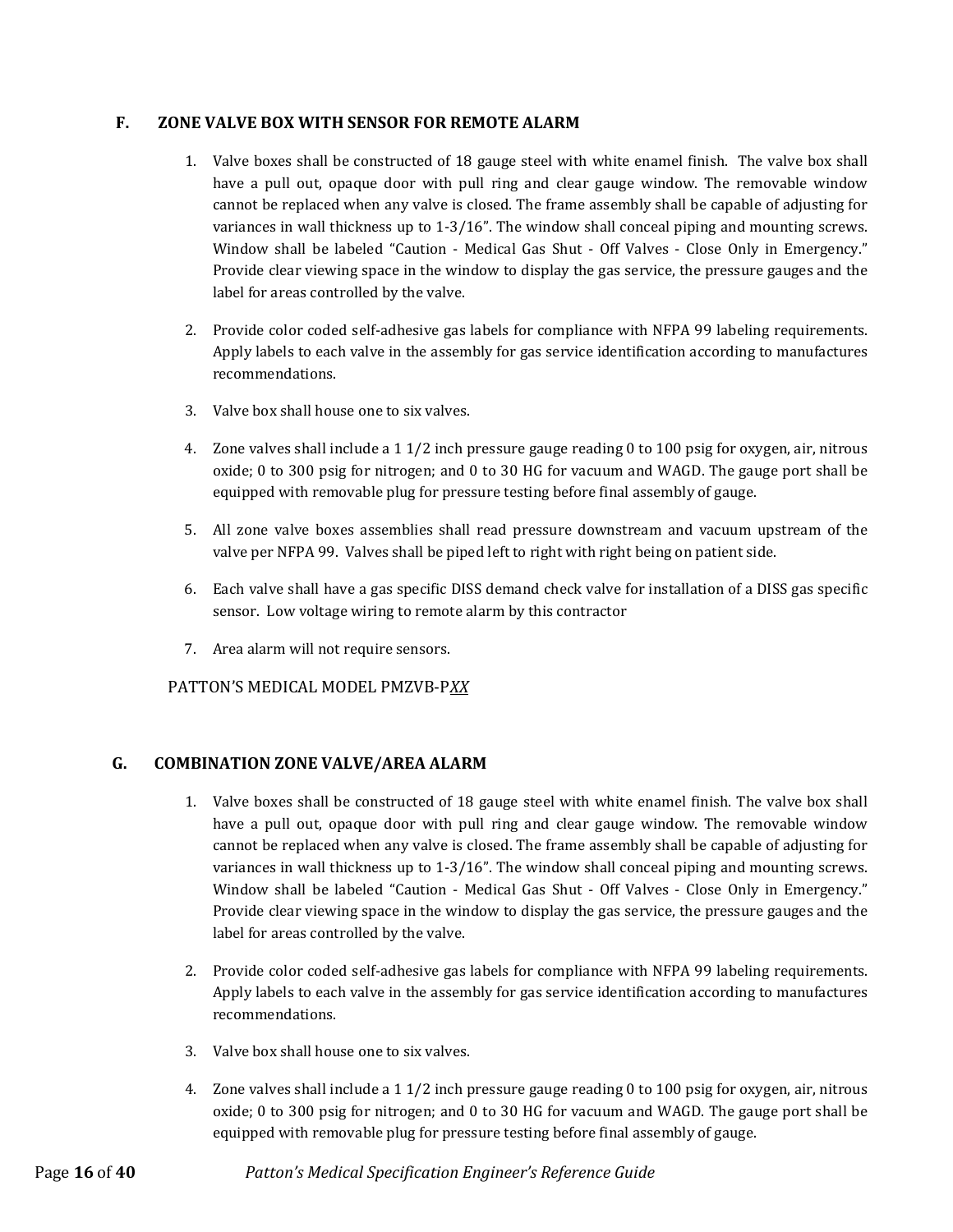- 5. All zone valve boxes assemblies shall read pressure downstream and vacuum upstream of the valve per NFPA 99. Valves shall be piped left to right with right being on patient side.
- 6. Each valve shall have a gas specific sensor installed with DISS nut & nipple.
- 7. The area alarm shall be part of the valve box. No remote alarm shall be required.

PATTON'S MEDICAL MODEL PMAVC-LN-*XX*

#### <span id="page-16-0"></span>**H. MEDICAL GAS ALARM SYSTEMS**

#### General Requirements

- a. All Medical Gas Alarm panels shall be UL listed as an assembly and shall include factory wiring, transformers, and circuitry requiring only 115 or 230 volt primary power.
- b. Alarm panels shall meet the FCC Part 15, Subpart B and ICES-003 to reduce possibility of magnetic radiation interference with other equipment.
- c. The alarm shall arrive on the job site pre-configured as shown on the drawings and schedules or shall be configured by MGEM personnel at no additional charge.
- d. Alarm shall supervise its wiring to sensors and switches, indicating at the relevant panel(s) if any wire is cut, disconnected or open.
- e. Each signal will include an indicator light to signify the condition monitored. Activation of any switch will light its LED or LCD "Tag Name" and actuate the audio alarm.
- f. Each panel shall include a power on indicator and test function for testing all modules electrically.
- g. Alarms shall include features permitting field adjustment of alarm volume and display intensity.
- h. Termination of alarm wiring to be done by or under supervision of manufacturer of alarm.

#### <span id="page-16-1"></span>**1. Master Alarms**

- a. Furnish exact duplicate Master Alarm Panels at the two locations shown on the plans.
- b. Wire the master alarm panel's alarms directly to the individual sensors/switches, furnishing duplicate sensors/switches as required for compliance with NFPA 99 5.1.9.2.4. Low voltage shielded wire shall be provided and installed by this contractor.
- c. Alarms shall be tested, labeled and fully operational for owner. Where alarm configuration in software is necessary, it shall be provided by MGEM representative at no additional charge.
- d. Provide alarm points as indicated in NFPA 99 Table A.5.1.9.2. and as detailed on drawings.
- e. Alarm shall have a repeat alarm function.
- f. Shall be capable of interfacing with a building management system.
- g. Ethernet compatible.
- h. Alarm shall have capability of combination Master/Area
- i. Alarm manufacturing shall provide a wiring diagram with submittals.

PATTON'S MEDICAL MODEL A1M30

 *Patton's Medical Specification Engineer's Reference Guide* Page **17** of **40**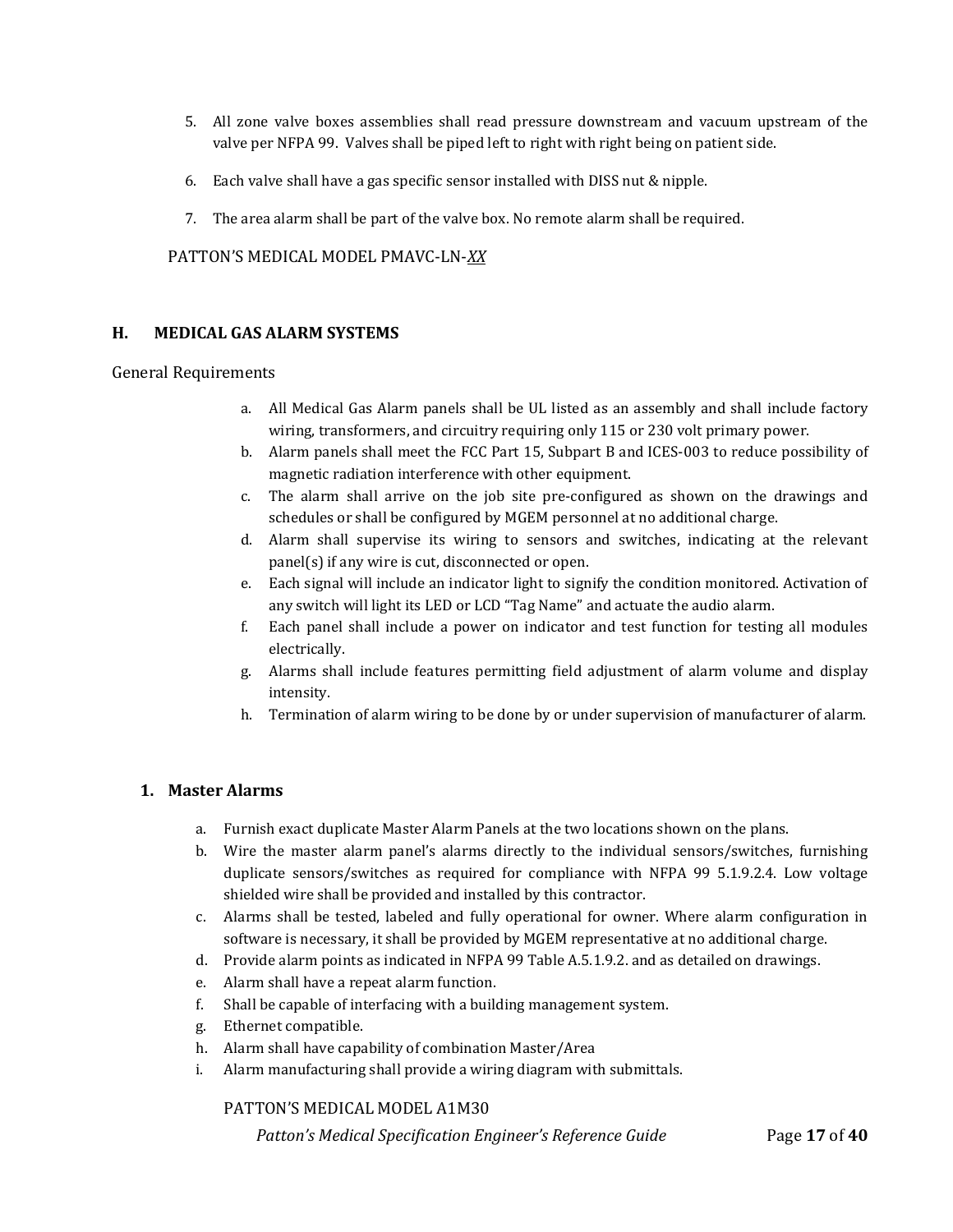# <span id="page-17-0"></span>**2. Area Alarms**

- a. Each area alarm shall include a rough in including power supply, a sensor for each specific gas, and one digital display for each specific gas.
- b. The power supply shall be of the universal switching type (100-250VAC, 50/60/440Hz, 120-300VDC). Power supply shall be fused to protect the system from voltage and amperage surges. Alarm shall clearly indicate when power is on.
- c. The area alarm shall provide an audible and visual signal when an advisory or a fault signal is received. Signal limits shall be factory set, with the ability to be field adjusted without the use of tools.
- d. Each panel shall provide continuous digital display of the vacuum or pressure, high pressure LED indicator, low pressure (or vacuum) LED indicator and a Normal LED indicator.
- e. The Sensor shall contain a transducer to drive the Digital Module. Sensors shall be gas specific, provided with integral demand checks and capable of mounting directly in the gas pipeline system above the ceiling. Connectors shall be provided for attaching field wiring.
- f. Furnish and install the alarm. Coordinate the power wiring with Division 16. Low voltage shielded signal wiring will be provided and installed by this contractor.
- g. Termination of signal wiring at alarm location will be done by or under supervision of manufacturer of alarm.

PATTON'S MEDICAL MODEL A1CMPL-*XXX*

# <span id="page-17-1"></span>**I. Liquefied Bulk Gas Sources**

Specifier, determine which method the owner prefers and use the appropriate section:

*1. The liquid bulk gas source(s) shall be provided by the gas supplier under separate contract with the Owner. Medical Gas Contractor to coordinate with supplier and verifier to ensure a complete and verified installation properly connected to the Medical Gas contractor's work.*

OR

- *1. The liquid bulk gas source(s) shall be provided by the Owner. Medical Gas Contractor shall indicate in their bid what contractor shall be responsible to install this equipment. Medical Gas Contractor to coordinate with Contractor installing the source (if not themselves) and verifier to ensure a complete and verified installation properly connected to the Medical Gas contractor's work.*
- 2. The concrete equipment pad, concrete delivery pad and fencing shall be furnished under other divisions.
- 3. Lighting and electrical power shall be furnished and installed under Division 16. The Medical Gas Installer shall coordinate installation and connection of signal wiring to alarm panels.
- 5. Medical gas contractor shall install and verify prior to the installation of the liquid bulk gas source(s):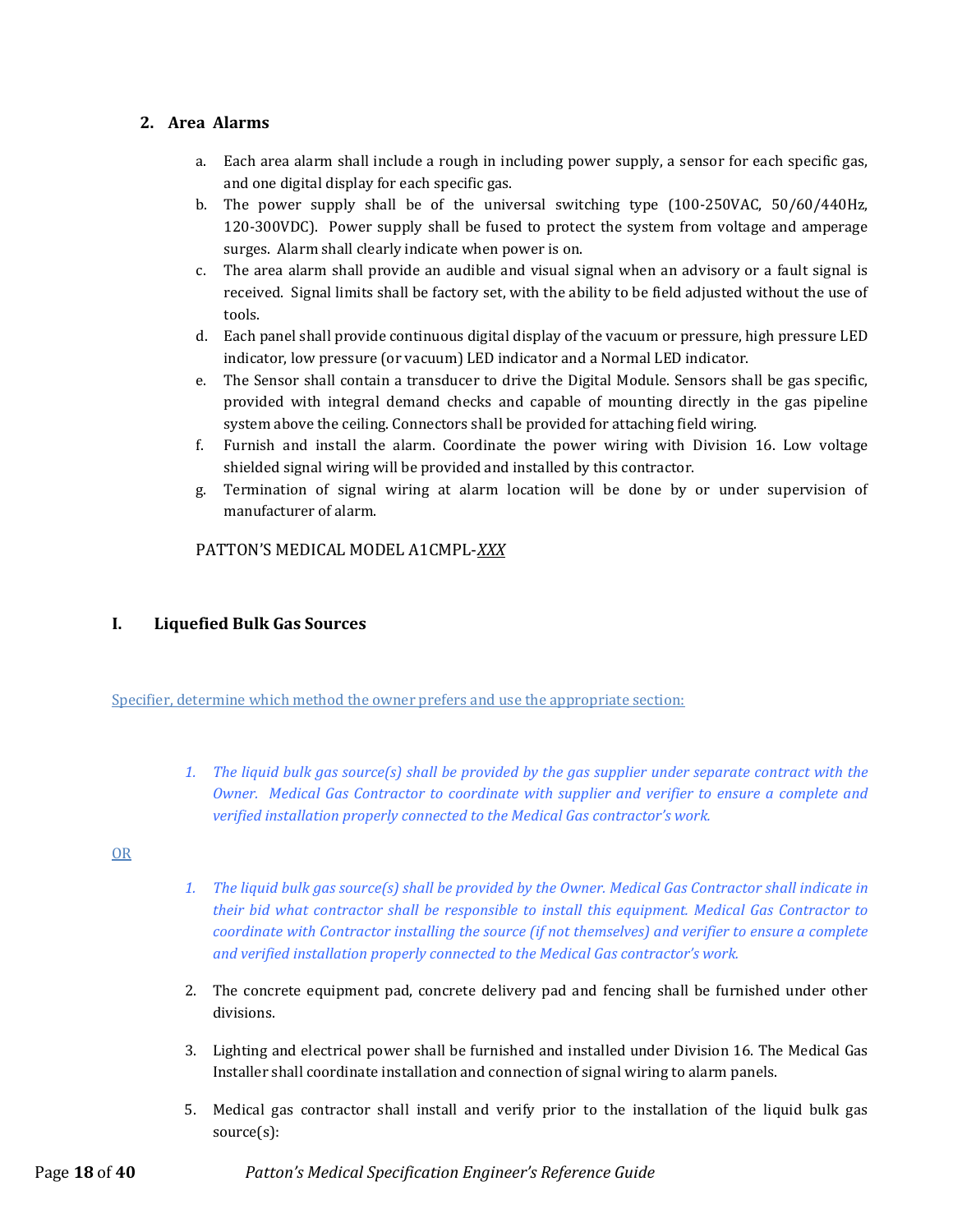- a. The main line from the equipment location to the building, stubbed up and capped at the equipment pad in the location determined by consultation with the Contractor installing the source.
- b. The main line valve.
- c. Emergency oxygen inlets, with supply line and associated components in locations as required by NFPA 99 5.1.3.4.14, as otherwise in accordance with NFPA 99, and as indicated on the drawing. Emergency oxygen supply connection shall be as manufactured by .Patton's Medical
- 5. If the Emergency Oxygen Inlet location as shown on drawings is not found to be accessible by delivery vehicles for any reason, inform the engineer for possible relocation prior to final installation.

# <span id="page-18-0"></span>**J. Gas Cylinder Manifolds**

- 1. Manifolds shall meet the requirements of NFPA 99 5.1.3.4.9. and 5.1.3.4.10.
- 2. The manifold control(s) shall be fully automatic, including shifting to secondary bank when the service bank is exhausted, with automatic rotation of replaced bank into secondary status. Semi-automatic manifolds are not acceptable.
- 3. The manifold control(s) shall incorporate:
	- a. Pressure switches to actuate designated signals when service bank is exhausted.
	- b. Visible display on control unit to determine when primary bank is exhausted and the secondary bank is in operation.
	- c. A continuously lit green indicator to indicate header in use.
	- d. Gauges to indicate contents of each header.
	- e. An amber indicator of header ready for the secondary header.
	- f. A red indicator of header empty for each header.
	- g. A pressure gauge for line pressure.
- 4. Manifold design shall ensure that the failure of any one component does not prevent continued supply of gas to patients.
- 6. Oxygen manifolds shall not include polymeric materials.
	- a. Furnish Copper pigtails. Flexible leads with polymeric linings are not acceptable.
	- b. Cylinder check valves shall contain no Teflon or Kel-F.

 *Patton's Medical Specification Engineer's Reference Guide* Page **19** of **40**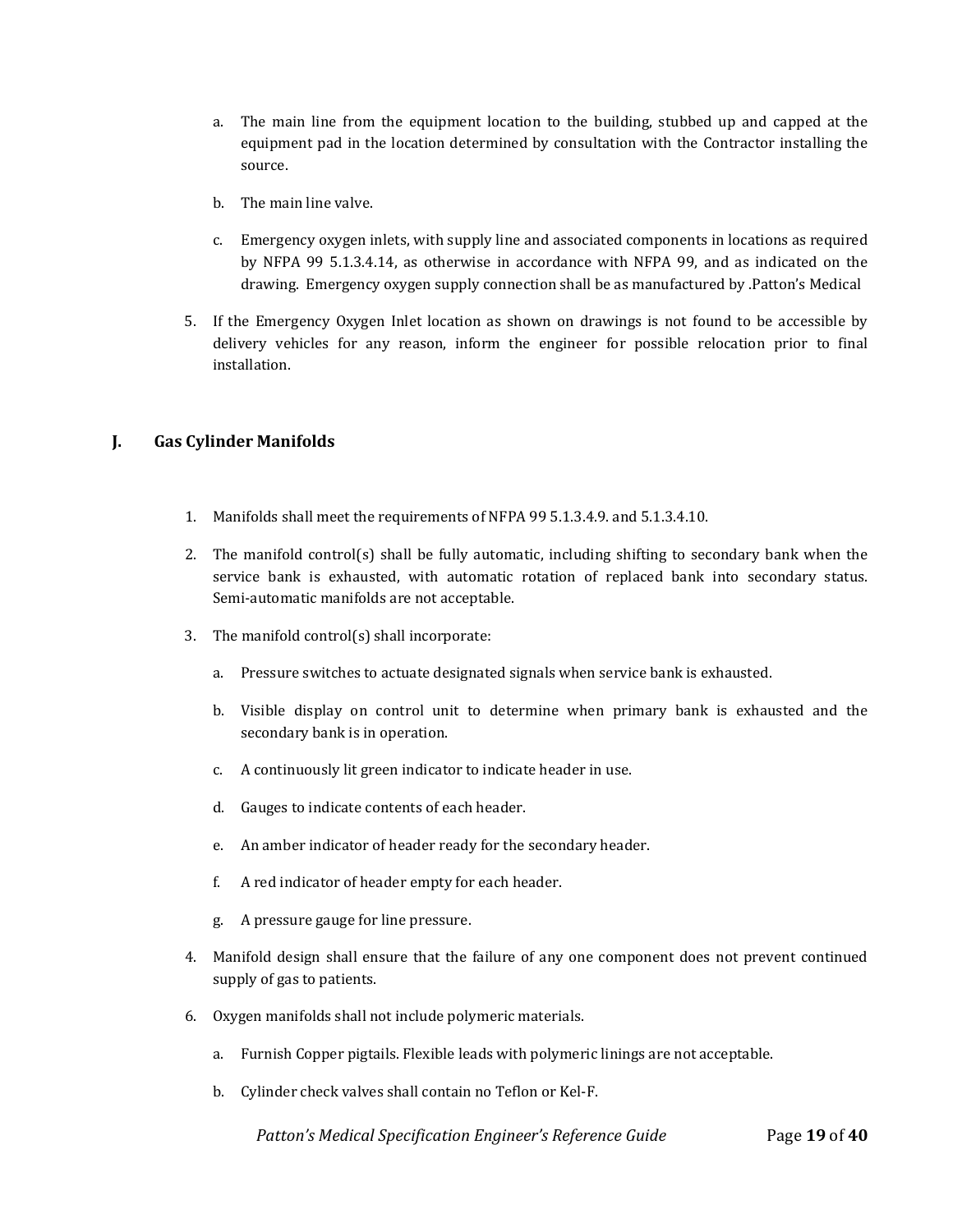- 7. Contractor shall furnish and install or field fabricate cylinder storage racks adequate to restrain the anticipated number of cylinders while attached to the manifolds.
- 8. Contractor shall furnish and install or field fabricate cylinder storage racks adequate to restrain the number of cylinders indicated on the plans while in storage.
- 9. Manifolds which cannot perform switching operations as per NFPA 99 5.1.3.4.10.5 without electrical power are not acceptable
- 10. Manifolds shall be Patton's Medical with sizes as scheduled on the plans.

# <span id="page-19-0"></span>**K. Liquid Container Manifolds**

- 1. Manifolds shall at least meet the requirements of NFPA 99 5.1.3.4.12.
- 2. The manifold control(s) shall be fully automatic, including shifting to secondary bank when the primary bank is exhausted with automatic rotation of replaced bank to secondary status. Semi-automatic manifolds are not acceptable.
- 3. The manifold control(s) shall incorporate:
	- a. Pressure switches to actuate designated signals.
	- b. Visible display on control unit to indicate when either bank is exhausted and the secondary bank is in operation.
	- c. An indicator of header ready for the secondary header.
	- d. Visible display on power supply box to indicate when Reserve is in operation.
	- e. Visible display on power supply box to indicate when reserve contents are low.
	- f. A continuously lit green indicator to indicate header in use.
	- g. Gauges to indicate contents of each header.
	- h. A pressure gauge for line pressure.
- 4. Manifold shall include all reserve header components necessary to complete a manifold with reserve. Header shall include at least the number of connections scheduled on the plans.
- 5. Reserve headers shall be separate sub assemblies suitable for mounting separate from the manifold controls using standard Type K tubing and brazing techniques. No special piping materials or techniques shall be required.
- 6. Wiring between the power supply and reserve pressure switch shall be by installing contractor.
- 7. Manifold design shall ensure that the failure of any one component does not prevent continued supply of gas to patients.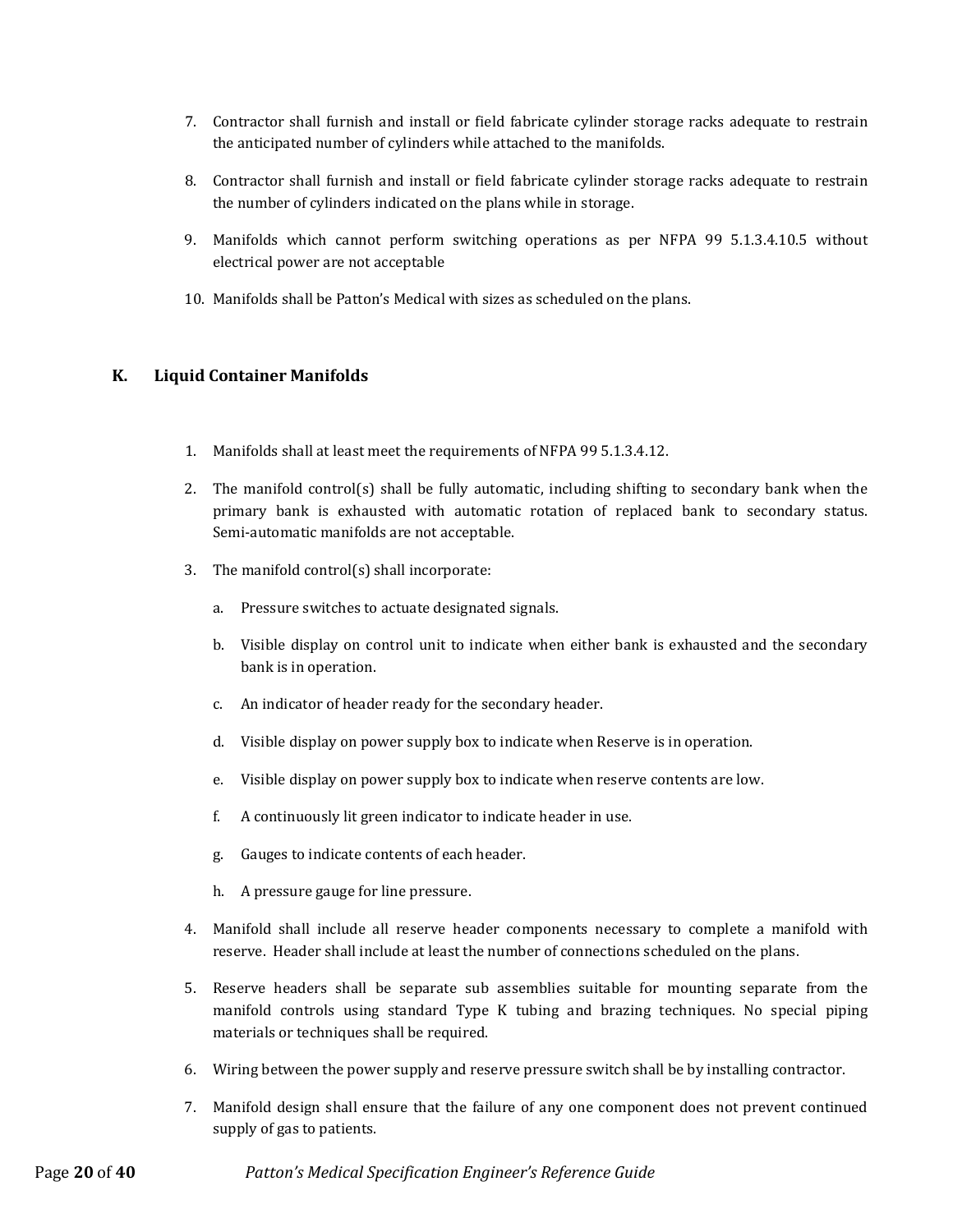- 9. Oxygen reserve headers shall not include polymeric materials.
	- a. Furnish Copper pigtails. Flexible leads with polymeric linings are not acceptable.
	- b. Cylinder check valves shall contain no Teflon or Kel-F.
- 10. Contractor shall furnish and install or field fabricate cylinder storage racks adequate to restrain the anticipated number of containers and cylinders while attached to the manifolds.
- 11. Contractor shall furnish and install or field fabricate storage racks adequate to restrain the number of containers and cylinders indicated on the plans while in storage.
- 12. Manufacturer shall include with the manifold one copy of an applications guide describing the operation of liquid manifolds and their limitations for the operator's use.
- 13. Manifolds which cannot perform switching operations as per NFPA 99 5.1.3.4.10.5 without electrical power are not acceptable
- 14. Manifolds shall be Patton's Medical with sizes as scheduled on the plans.

# <span id="page-20-0"></span>**L. Medical Vacuum Pumps**

#### <span id="page-20-1"></span>**Selection Assistance:**

| Vacuum Technology             | <b>Advantages</b>          | <b>Disadvantages</b>                       |
|-------------------------------|----------------------------|--------------------------------------------|
| <b>Dry Rotary Vane</b>        | +Less expensive Technology | -Vane Replacement every 3,000 hours        |
|                               | +Quiet Operation           | -Overall Pump Life is shorter              |
|                               | +Runs Cooler               |                                            |
| <b>Lubricated Rotary Vane</b> | +Quiet Operation           | -Environmental issues with oil<br>disposal |
| <b>Contactless Claw</b>       | +Low maintenance           | -23-25" Hg maximum, altitude<br>sensitive  |

Specifier, determine the size of vacuum plant required and place on the medical gas schedule.

1. Provide a complete medical vacuum source, complying with NFPA 99 5.1.3.6 in all respects, as specified and scheduled on the drawings and as manufactured by Patton's Medical or pre-approved equal.

*Patton's Medical Specification Engineer's Reference Guide* Page 21 of 40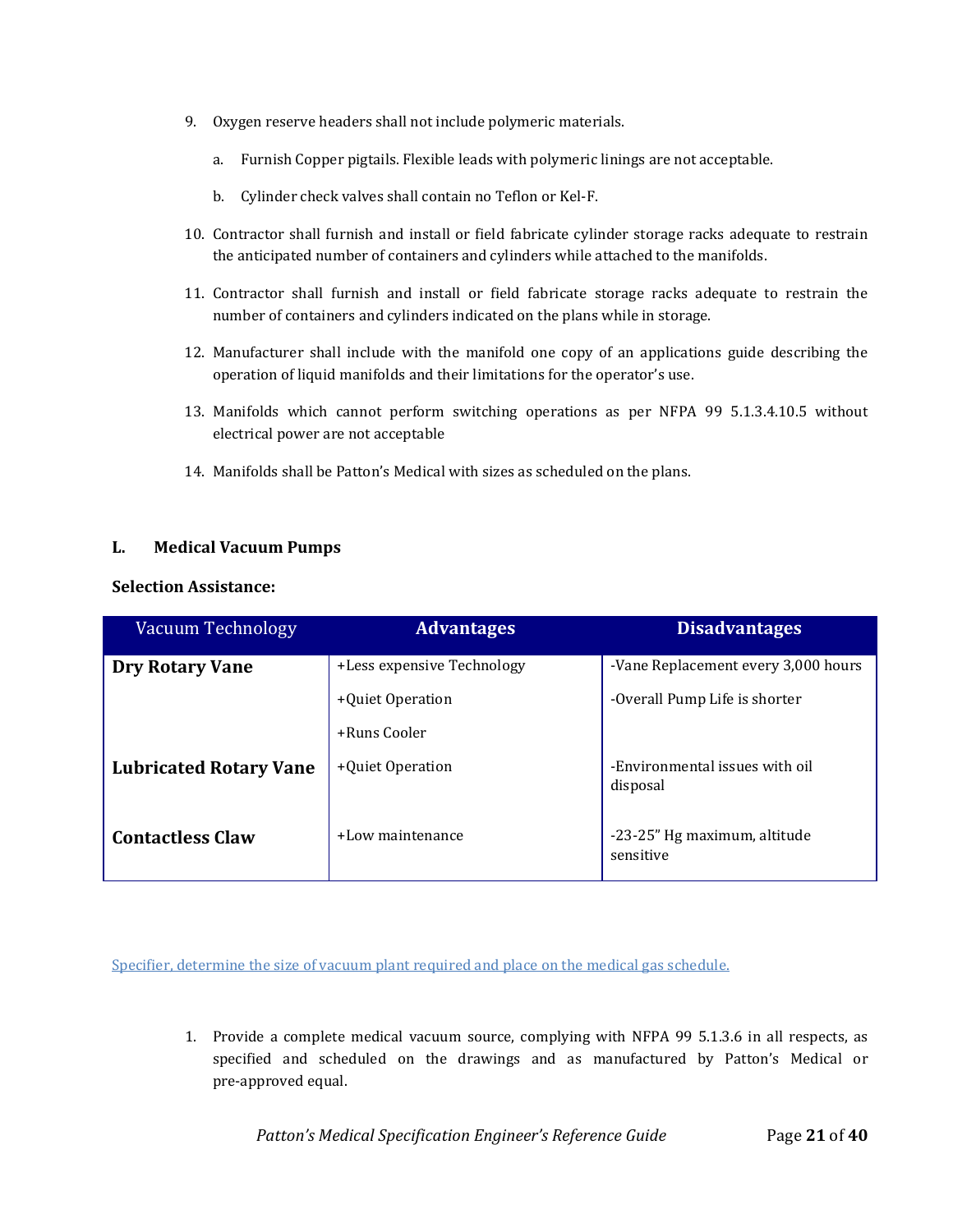- 2. All components shall be at least duplexed and valved (or check-valved as provided in NFPA-99) to permit service to any component without interrupting vacuum supply to the facility during any maintenance operation or any condition of single fault failure. Each pump exhaust shall be isolated by a union fitting permitting capping for service removal.
- 3. Furnish complete plant consisting of pumps, receiver and controls capable of providing the scheduled capacity with one pump out of service. All capacities will be indicated in SCFM at 19 inches HG.
- 4. System shall be completely factory assembled, requiring only interconnection between modules on site. Systems requiring on site assembly other than interconnection are not acceptable (replacement of components removed for shipping is permitted).
- 5. Each pump will be direct or close coupled to a NEMA rated Premium Efficiency TEFC motor with a service factor of 1.15.
- 6. Each pump will include exhaust flex connectors supplied by the MGEM.

Each system inlet connection per latest NFPA 99 Code, furnished by competent installing contractor

- 7. Programmable Logic Controllers (PLC) will be used to implement operating logic. PLC has integral memory and EPROM backup. PLC shall control the automatic alternation of the vacuum pumps with provisions for simultaneous operation if required, and automatic activation of reserve unit if required. Alternation based on a first-on/first-off principle. Lag alarm, High Temp Shut Down contacts for the master alarm will be provided.
- 8. The complete control system (Duplex, Triplex, Quadraplex…) and all electrical components shall be NEMA 12 and UL labeled. The control system shall provide:
	- a. Automatic lead/lag sequencing including self adjusting minimum run timers which adaptively optimize the number of pump starts based on demand.
	- b. Non-proprietary system components that do not require the equipment's owner to source replacement components to the Original Equipment Manufacturer (OEM) out of necessity.
	- c. Circuit breaker disconnects for each vacuum pump with external operators. Units with fuses instead of circuit breakers in motor circuit are not acceptable. The control system shall include an automatic minimum run time adjustment to automatically adjust run time based on demand.
	- d. Full voltage motor starters with overload protection.
	- e. Redundant 120 volt control circuit system transformers, one for each motor circuit to provide automatic switch-over on loss of control power.
	- f. Visual and audible reserve unit alarm with isolated contacts for remote alarms and audio cancel.
	- g. Control cabinet shall have HOA selector switches
- Page **22** of **40** *Patton's Medical Specification Engineer's Reference Guide* h. HMI (Human Machine Interface) – touch screen display vacuum display, runtime display,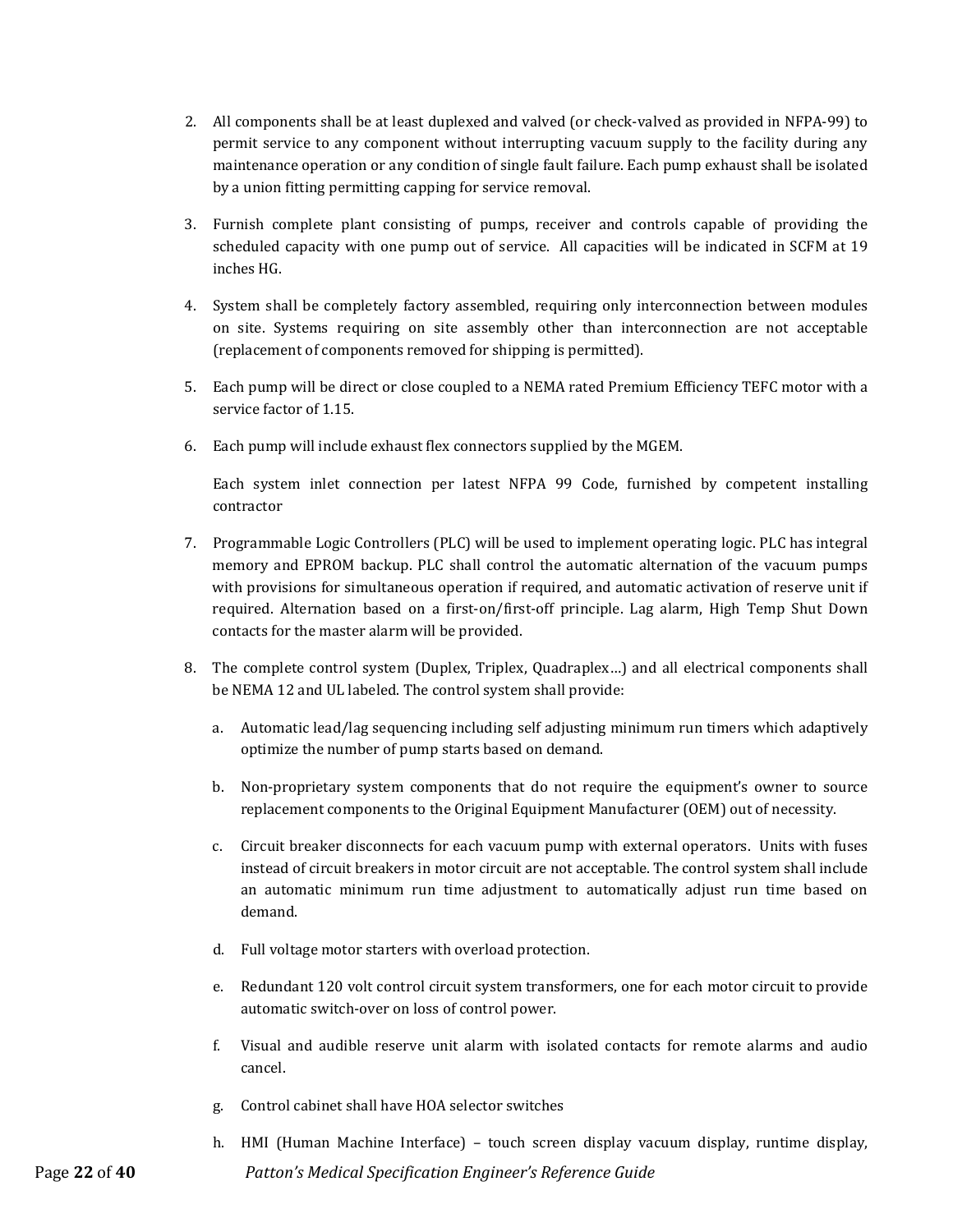alarm history display, maintenance schedule and history display, service indicator, replacement parts display, battery backup for history display, hour-meter for each pump.

Specifier, if Variable Frequency Drive (VFD) is required with Claw technology, use this paragraph instead:

- *8. The complete control system (Duplex, Triplex, Quadruplex) and all electrical components shall be NEMA 12 and UL labeled. The control system shall provide:*
	- *a. Variable frequency drive to control one pump at a time*
	- *b. Automatic lead/lag sequencing including self adjusting minimum run timers which adaptively optimize the number of pump starts based on demand.*
	- *c. Non-proprietary system components that do not require the equipment's owner to source replacement components to the Original Equipment Manufacturer (OEM) out of necessity.*
	- *d. Circuit breaker disconnects for each vacuum pump with external operators. Units with fuses instead of circuit breakers in motor circuit are not acceptable. The control system shall include an automatic minimum run time adjustment to automatically adjust run time based on demand.*
	- *e. Redundant 120 volt control circuit transformers.*
	- *f. Visual and audible reserve unit alarm with isolated contacts for remote alarms and audio cancel.*
	- *g. Control cabinet shall have HOA selector switches*
	- *h. HMI (Human Machine Interface) – touch screen display with vacuum display, alarm history display, battery backup for history display for each pump*
	- *i. must incorporate a backup mode of operation whereby if the drive goes into fault it automatically changes to a backup mode and all pumps are available as across the line full voltage. This allows for reliability and functionality of all pumps in the event of drive failure*
	- *j., the VFD should be isolated via a disconnect whereby the drive can be removed and serviced by a qualified technician safely without shutting down the system.*

Specifier, select the paragraph below reflecting the preferred technology:

#### <span id="page-22-0"></span> **FOR LUBRICATED ROTARY VANE**

- 9. NFPA 99 Compliant Lubricated Rotary Vane Medical Vacuum Package:
	- a. Capacity of multiple lubricated rotary vane pumps with three non-metallic, non-asbestos vanes with minimum life of 30,000 hrs.
	- b. Direct-driven through a shaft coupling

 *Patton's Medical Specification Engineer's Reference Guide* Page **23** of **40**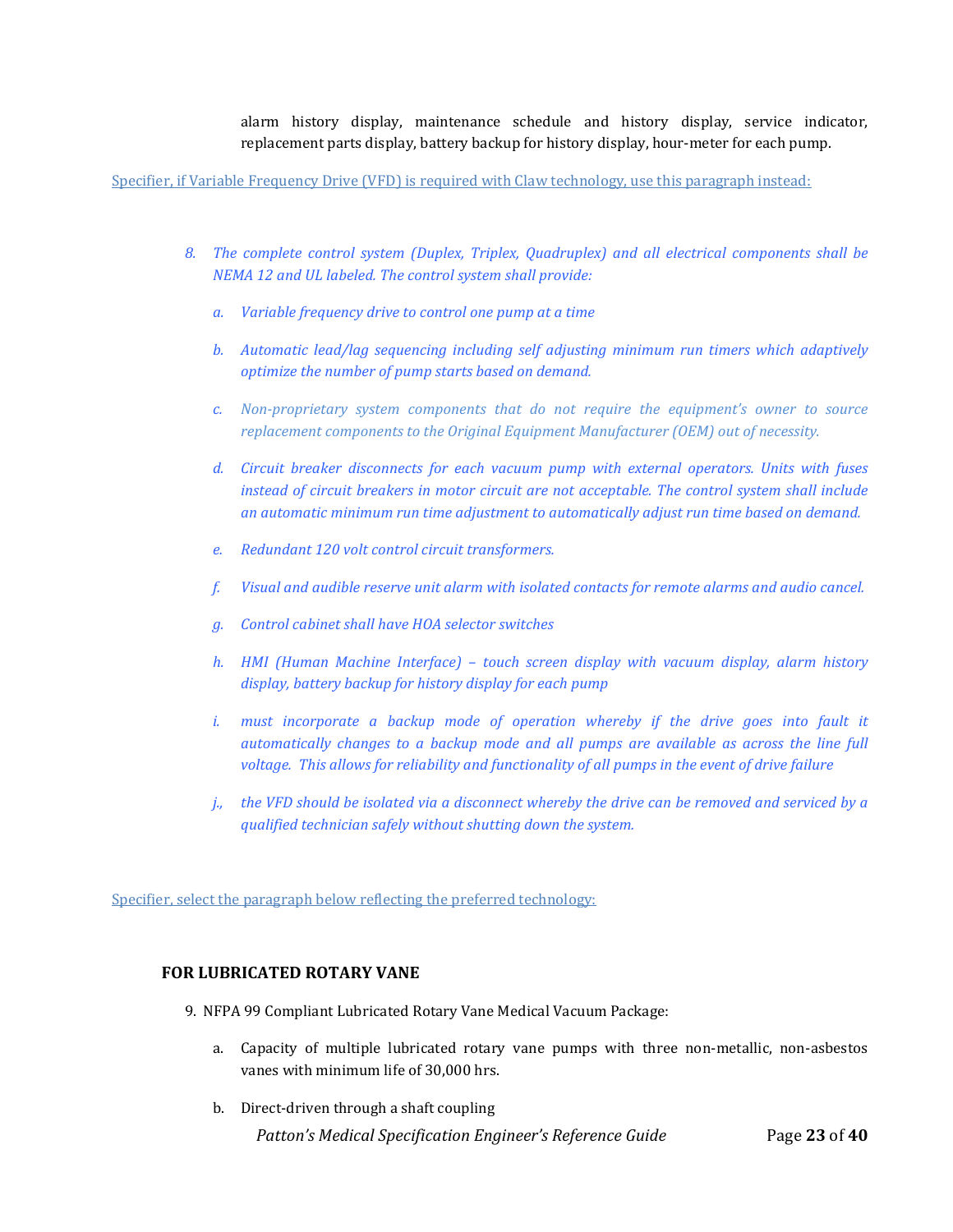- c. Air‐cooled
- d. Inlet filter and isolation valve for each pump
- e. Inlet check valve on each pump
- f. Built‐in, anti‐suck‐back valve mounted at each pump inlet
- g. Integral, fully recalculating oil supply with spin-on oil filter
- h. High discharge temperature switch
- i. Integral oil separation system with three stage oil and smoke eliminators capable of removing 99.9+% of particles from the exhaust gas stream
- j. 10 micron inlet filter for removal of particulates
- k. Vibration isolation mountings.
- l. Vacuum pumps are connected to a common manifold and piped to a vertical receiver
- m. Flexible connectors between pumps and receiver
- n. Flexible connectors for inlet and discharge connections
- o. All components completely pre-piped and pre-wired to single point service connections
- p. Liquid tight conduit, fittings and junction boxes for all control and power wiring
- q. The complete medical vacuum system and all electrical components shall be factory pre-tested prior to shipment by the MGEM.

#### <span id="page-23-0"></span>**FOR OIL-LESS ROTARY VANE**

- 9. NFPA 99 Compliant Oil-Less Rotary Vane Medical Vacuum Package:
	- a. Capacity of multiple "oil-less" rotary vane type vacuum pumps with self-lubricating carbon/graphite vanes
	- b. Direct-driven through a shaft coupling
	- c. Air-cooled
	- d. Inlet filter and isolation valve for each pump
	- e. Inlet check valve on each pump
	- f. 5 micron inlet filter for removal of particulates
	- g. Vacuum relief valve
	- h. Check valve to prevent backflow through off-cycle units

Page **24** of **40** *Patton's Medical Specification Engineer's Reference Guide*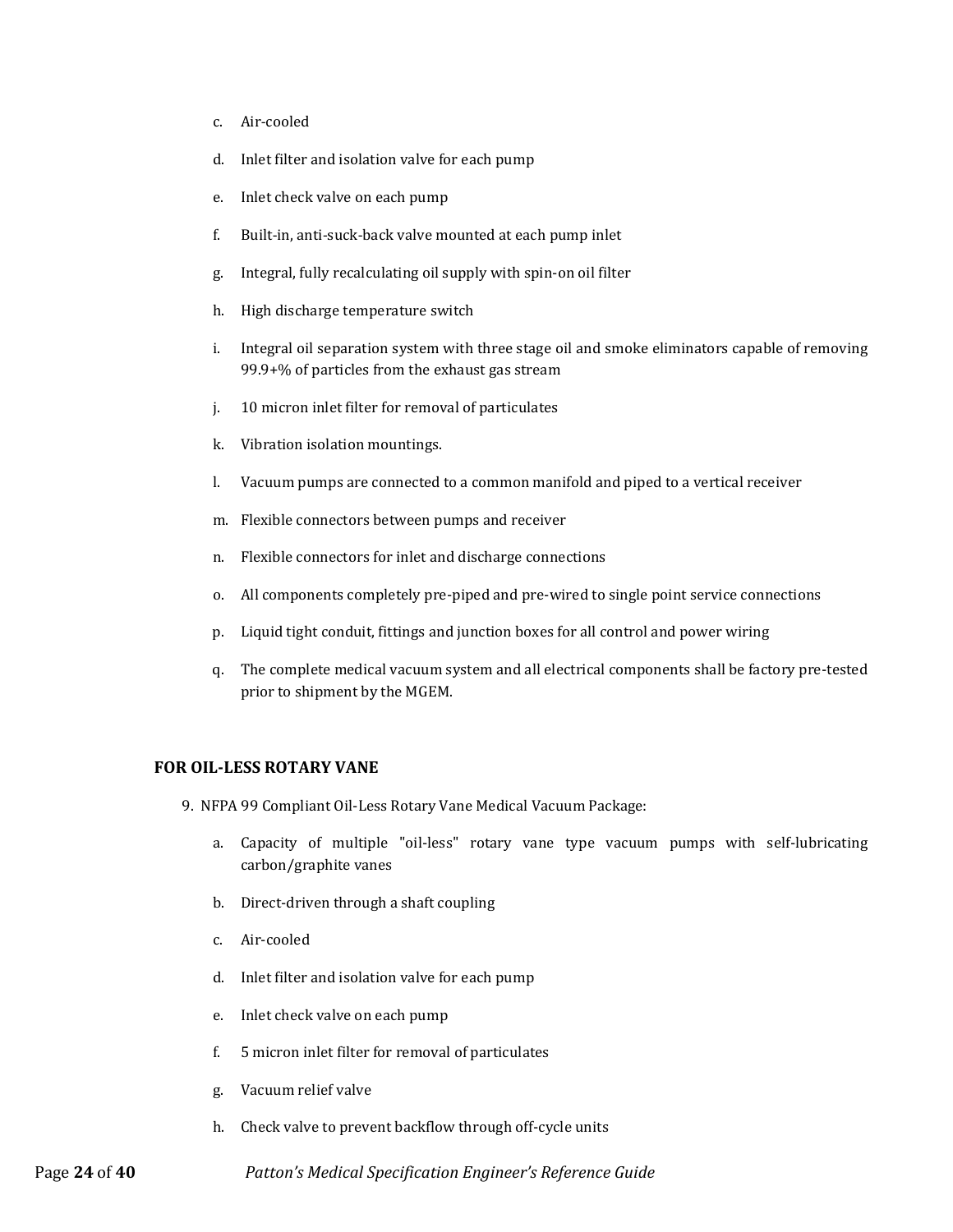- i. Sealing fluid not required
- j. Vibration isolation mountings
- k. Vacuum pumps are connected to a common manifold and piped to a vertical receiver
- l. Flexible connector between pump and manifold
- m. Flexible connectors for inlet and discharge connections
- n. All components completely pre-piped and pre-wired to single point service connections
- o. Liquid tight conduit, fittings and junction boxes for all control and power wiring
- p. The complete medical vacuum system and all electrical components shall be factory pre-tested prior to shipment by the MGEM.

#### <span id="page-24-0"></span>**FOR CLAW**

- 9. NFPA 99 Compliant Oil-Less Rotary Vane Medical Vacuum Package:
	- a. Capacity of multiple "oil-less" rotary claw type vacuum pumps with two claw-type, non-contacting rotors
	- b. Direct-driven through a shaft coupling
	- c. Air-cooled
	- d. Inlet filter and isolation valve for each pump
	- e. Inlet check valve on each pump
	- f. Built-in, anti-suck-back valve mounted at each pump inlet
	- g. 10 micron inlet filter for removal of particulates
	- h. Vibration isolation mountings
	- i. Sealing fluid not required Virtually maintenance-free operation
	- j. Oil change required at approximately 5,000 operating hour intervals in the gearbox only
	- k. Vacuum pumps are connected to a common manifold and piped to a vertical receiver
	- l. Flexible connector between pump and manifold
	- m. Flexible connectors for inlet and discharge connections
	- n. All components completely pre-piped and pre-wired to single point service connections
	- *Patton's Medical Specification Engineer's Reference Guide* Page **25** of **40** o. Liquid tight conduit, fittings and junction boxes for all control and power wiring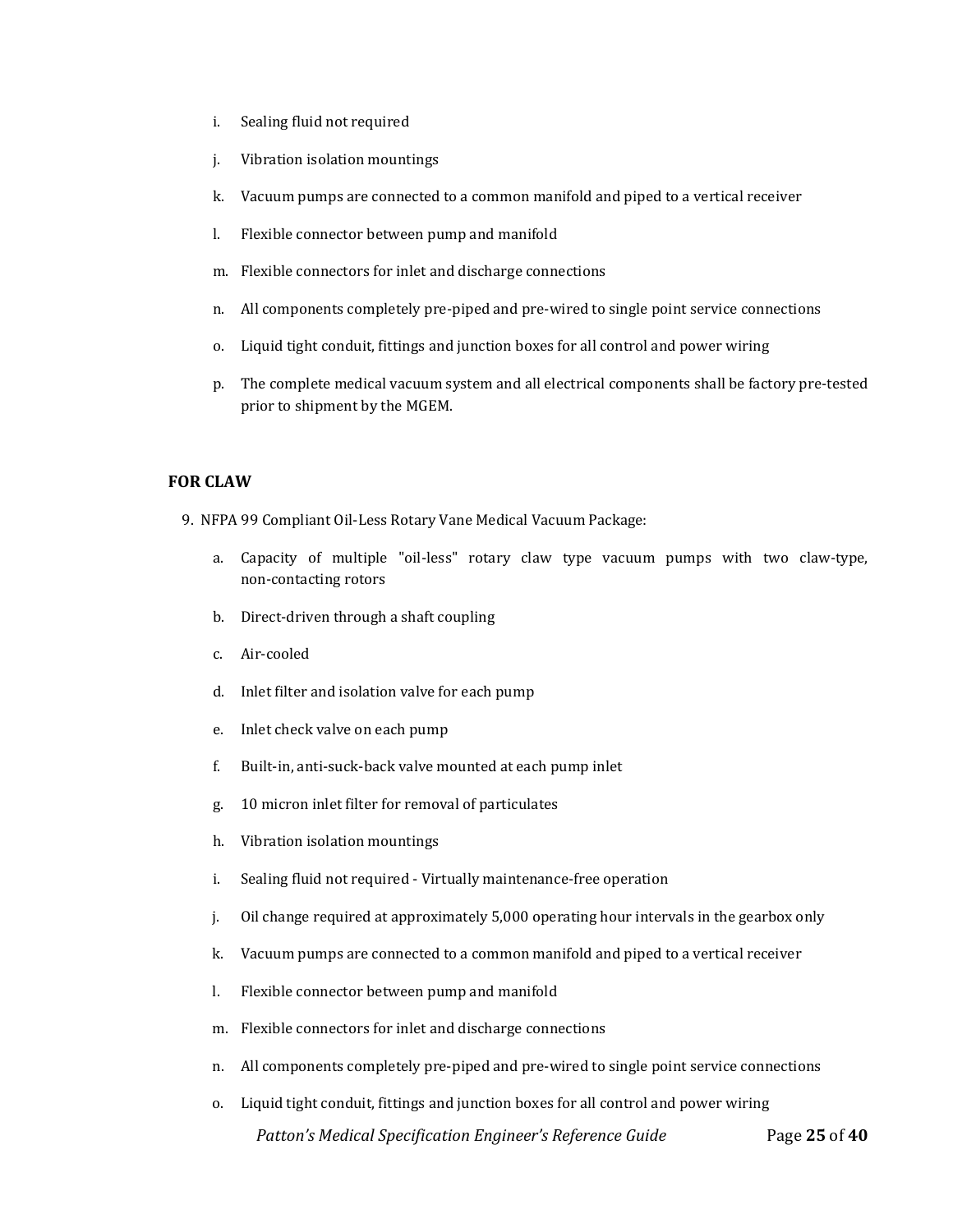p. The complete medical vacuum system and all electrical components shall be factory pre-tested prior to shipment by the MGEM.

# <span id="page-25-0"></span>**M. Medical Air Compressor System**

# *Specifier, determine the size of medical air plant required and place on the medical gas schedule.*

- 1. Provide a complete medical air source, complying with all relevant requirements of NFPA 99 5.1.3.5 and supplying medical air continuously for the life of the equipment. The unit shall be manufactured by Patton's Medical or pre-approved equal.
- 2. All components are at least duplexed and valved to permit service to any component without interrupting air supply to the facility.
- 3. Furnish a complete plant consisting of compressors, receiver, air treatment system and controls capable of providing scheduled capacity with one compressor out of service.
- 4. System is modular for field separable, allowing for ease of shipment and handling on site. System is completely factory assembled, requiring only interconnection between modules on site. Systems requiring site assembly other than interconnection are not acceptable (remounting of components removed for shipping is permitted).
- 5. The control system is NEMA 12 and UL labeled. Provide in the control system:
	- a. Automatic lead/lag sequencing and alternation.
	- b. Non-proprietary system components that do not require the equipment's owner to source replacement components to the Original Equipment Manufacturer (OEM) out of necessity.
	- c. A separate circuit breaker disconnect for each compressor internal to the main control cabinet and protected by the safety interlock of that cabinet.
	- d. Full voltage motor starters with overload protection.
	- e. Redundant 120 volt control circuit system transformers, one for each motor circuit to provide automatic switch-over on loss of control power.
- 6.
- a. Visual and audible reserve unit alarm with isolated contacts for remote alarm and cancelable audio.
- b. HOA selector switches to provide manual operation independent of the HMI or PLC which provides 100% uptime if the HMI or PLC fails
- c. Human Machine Interface (HMI) touch screen display
- d. When HOA switches are in Hand mode, system will operate on pressure switch and compressors will not run if switch is satisfied.
- e. Provide visual and audible alarm indication for high discharge air temperature shutdown with isolated contacts for remote alarm.
- f. A temperature sensor at the outlet of each compressor cylinder or air-end to provide hi-temp alarm and shutdown that compressor. Systems employing a single switch for multiple cylinders are not acceptable.
- g. Dryers are controlled from main control panel with selector switches mounted on control panel.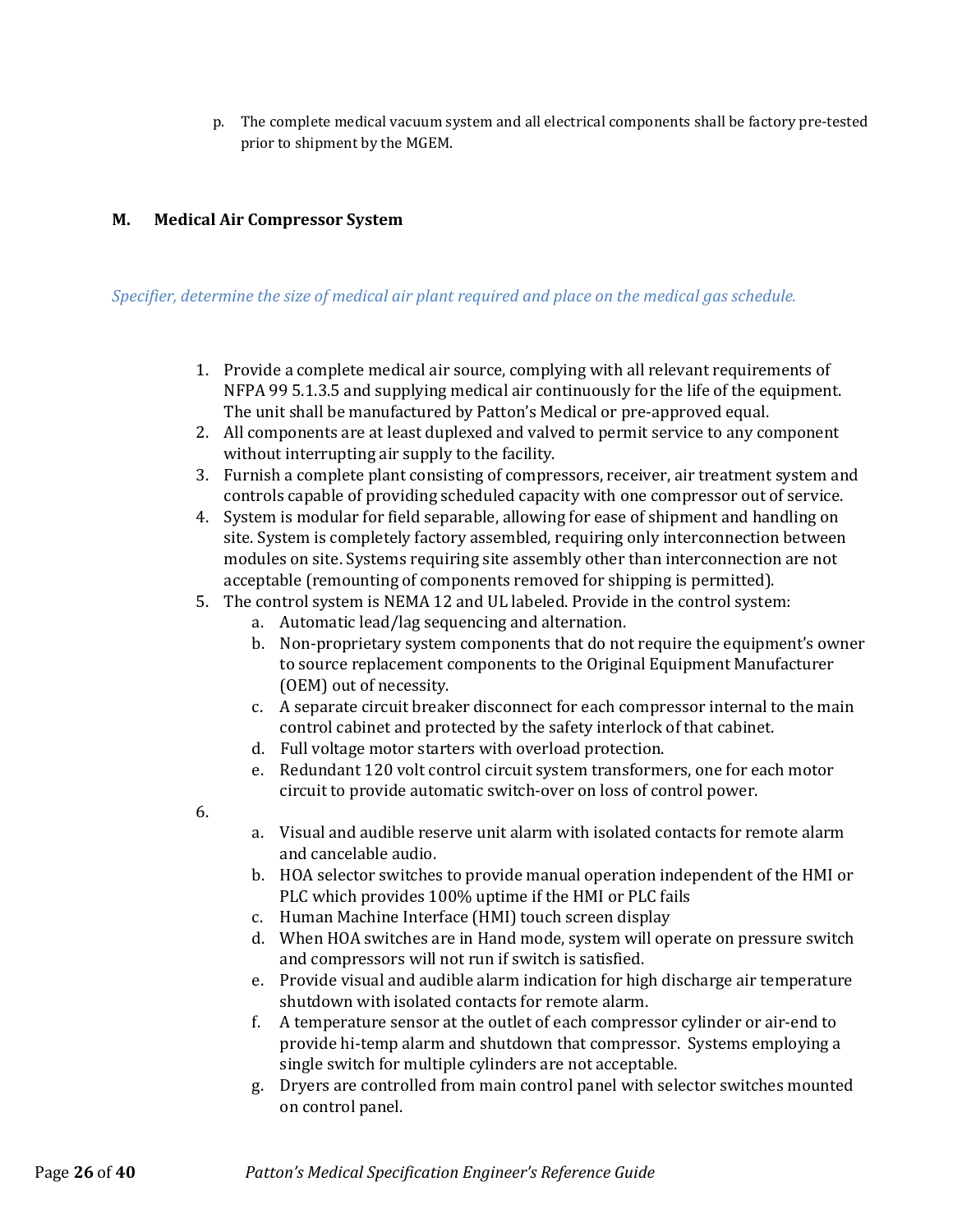# *Specifier, alter this paragraph if other voltages/cycles or phases are required:*

- 6. Compressor motors shall be a NEMA rated, open drip proof unit with 1.15 service factor suitable for 208 or 230/460 volt, three phase, 60hz.
- 7. All moving parts (fans, pulleys and belts) shall be fully protected by an OSHA approved enclosure.
- 8. The compressor modules and motors shall be fully isolated from the main compressor base by means of a four point, heavy-duty isolation system for a minimum of 95% isolation efficiency. Pumps not having this feature shall have an inertia base sized for that system installed at the contractor's expense.

*Specifier, if seismic restraint is required, use this paragraph instead:*

- *8. The compressor modules and motors shall be fully isolated from the main compressor base by means of a four point; heavy-duty seismic restrained Cal. OSHPD approved isolation system for a minimum of 95% isolation efficiency. Systems installed within Seismic Zones requiring seismic design for nonstructural components as outlined by ASCE 7-10, shall conform to certification as prescribed by ASCE 7-10, 13.2.2.1 or 13.2.2.2.*
- 9. Provide redundant medical air treatment systems including desiccant dryers, filters, sized for peak calculated demand. Include dew point and carbon monoxide monitoring. Medical air treatment shall include:
	- a. Desiccant dryers capable of producing a  $-40^{\circ}$ C dew point and designed to reliably sustain a 10°F(-12°C) pressure dew point based upon the system SCFM capabilities.. Refrigerant dryers are not acceptable.
	- b. Dryer purge flow control through an integral demand-based purge control system. Purge controllers using desiccant temperature are not acceptable.
	- c. Mounted pre-filter rated for 0.01 micron with electric automatic drain and element change indicator at the inlet to each dryer.
	- d. Final line filters rated for 0.01 micron with element change indicators, duplexed final line regulators, and duplexed safety relief valves shall be factory mounted and piped at the outlet of each dryer.

Self-contained desiccant cartridge with integral particulate filter.

10. Vibration flexes shall be all metal and of sufficient length to achieve full isolation. Systems using rubber tubing flex connectors with hose clamps are not acceptable. Systems with short flex connections providing only nominal isolation are not acceptable.

 *Patton's Medical Specification Engineer's Reference Guide* Page **27** of **40**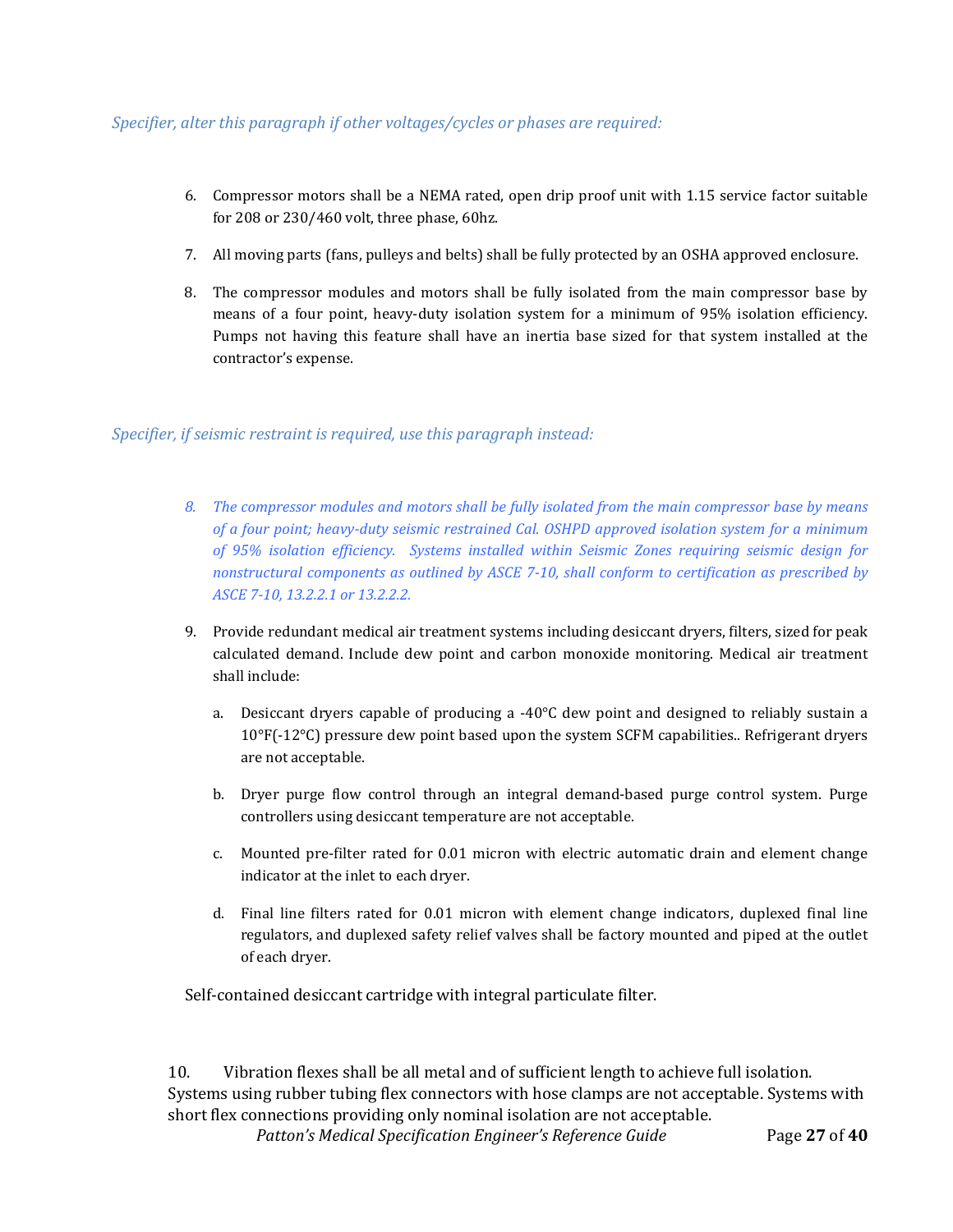11. Provide corrosion resistant, ASME Coded, National Board Certified receiver rated for a minimum 200 PSIG design pressure. Include a liquid level glass, safety relief valve, manual drain valve, and a screened automatic solenoid valve. During normal operation the flow of air will travel through the tank to allow water vapor to condense in tank.

The Single Point Connection Systems (SPC) shall be a complete medical air package, pre-wired, pre-piped and assembled on one common base with single point connections(SPC) for electrical, intake air, discharge air, and condensate drains. All elements shall be factory installed including source valve. All piping shall be factory complete including all valves per NFPA 99 Fig. A-5.1.3.5.11.6.

Modular Systems shall be modules that make up a medical air package where the equipment's position is closely determined by the plans and specification and all interconnect piping, wiring, and power is supplied to each module by the installing contractor.

*Specifier, select the paragraph below reflecting the preferred technology.*

# <span id="page-27-0"></span>**FOR SCROLL TECHNOLOGY**

- 13. NFPA 99 Compliant Oil-less Scroll Medical Air Package:
	- a. Capacity of multiple "Oil-less" scroll air compressor modules with inlet filter, isolation valve and high inlet vacuum switch for each
	- b. Compressor to be a single stage scroll type, continuous duty rated with permanently lubricated, sealed bearings
	- c. Compressor constructed of one fixed and one orbiting scroll sealed with PTFE tip seals between the scroll halves incorporating labyrinth lap design to minimize gap, maximize efficiency, and reliability.
	- d. Air-cooled
	- e. Rated for 120 psig discharge pressure
	- f. Protected from dust or contamination with a two part face seal
	- g. Orbiting bearings
	- h. Drive Bearings lip sealed bearings and tip seal replacement not needing maintenance before 10,000 hours of service.
	- i. Drive bearing/tip seal replacement maintenance interval 10,000 hours
	- j. Scroll housing constructed of die cast aluminum
	- k. Integral cooling fan and air ducting for maximum heat dissipation
- Page **28** of **40** *Patton's Medical Specification Engineer's Reference Guide* l. Air-cooled aftercoolers for each compressor module with maximum approach temperature of 15° F and automatic solenoid drain valves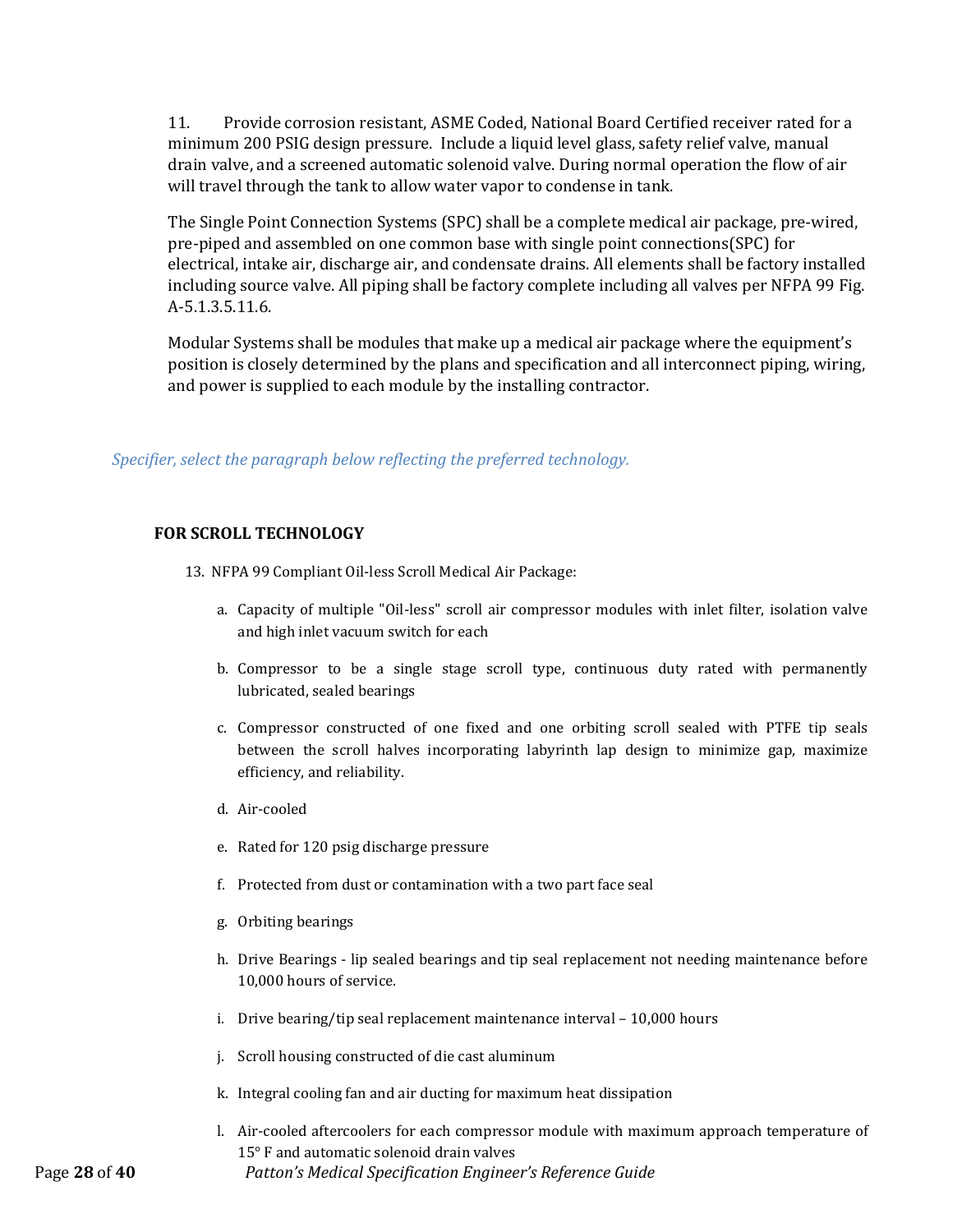- m. V-belt drive with means of adjustment with fixed placement of pump and motor to insure alignment 15-20Hp systems should incorporating tensioning method independent of motor or pump placement Systems 10Hp and below utilizing pump or motor jacks as tensioning method are not acceptable.
- n. High discharge air temperature shutdown switch wired to the compressor control system for each compressor
- o. Discharge line valve for load-less starting
- p. All discharge air piping and fittings ASTM B-819 copper tubing, aluminum, brass and/or stainless steel
- q. All brazed joints are per NFPA 99
- r. All discharge flex connectors braided, 304 stainless steel
- s. Each compressor discharge line equipped with a safety relief valve, a check valve, isolation valve, and flex connector.
- t. All components completely pre-piped and pre-wired to single point service connections
- u. Liquid tight conduit, fittings and junction boxes for all control and power wiring
- v. The complete medical air system and all electrical components shall be factory pre-tested prior to shipment by the MGEM.

#### <span id="page-28-0"></span>**FOR RECIPROCATING TECHNOLOGY**

- 13. NFPA 99 Compliant Oil-less Reciprocating Medical Air Package:
	- a. Capacity of multiple "Oil-less" reciprocating air compressors with inlet filter and isolation valve on each compressor
	- b. Compressor to be a single stage reciprocating type, continuous duty rated with permanently lubricated, sealed bearings
	- c. Air-cooled
	- d. Corrosion resistant reed type valves with stainless steel reeds
	- e. Compression rings and rider rings made from a long life, fluororesin material designed for continuous duty operation
	- f. Crankshaft constructed of a durable nodular graphite cast iron not aluminum
	- g. Crankcase shall be constructed of Cast Iron
	- h. Crankcase fully supported on both ends by heavy duty ball bearings permanently lubricated and sealed

 *Patton's Medical Specification Engineer's Reference Guide* Page **29** of **40**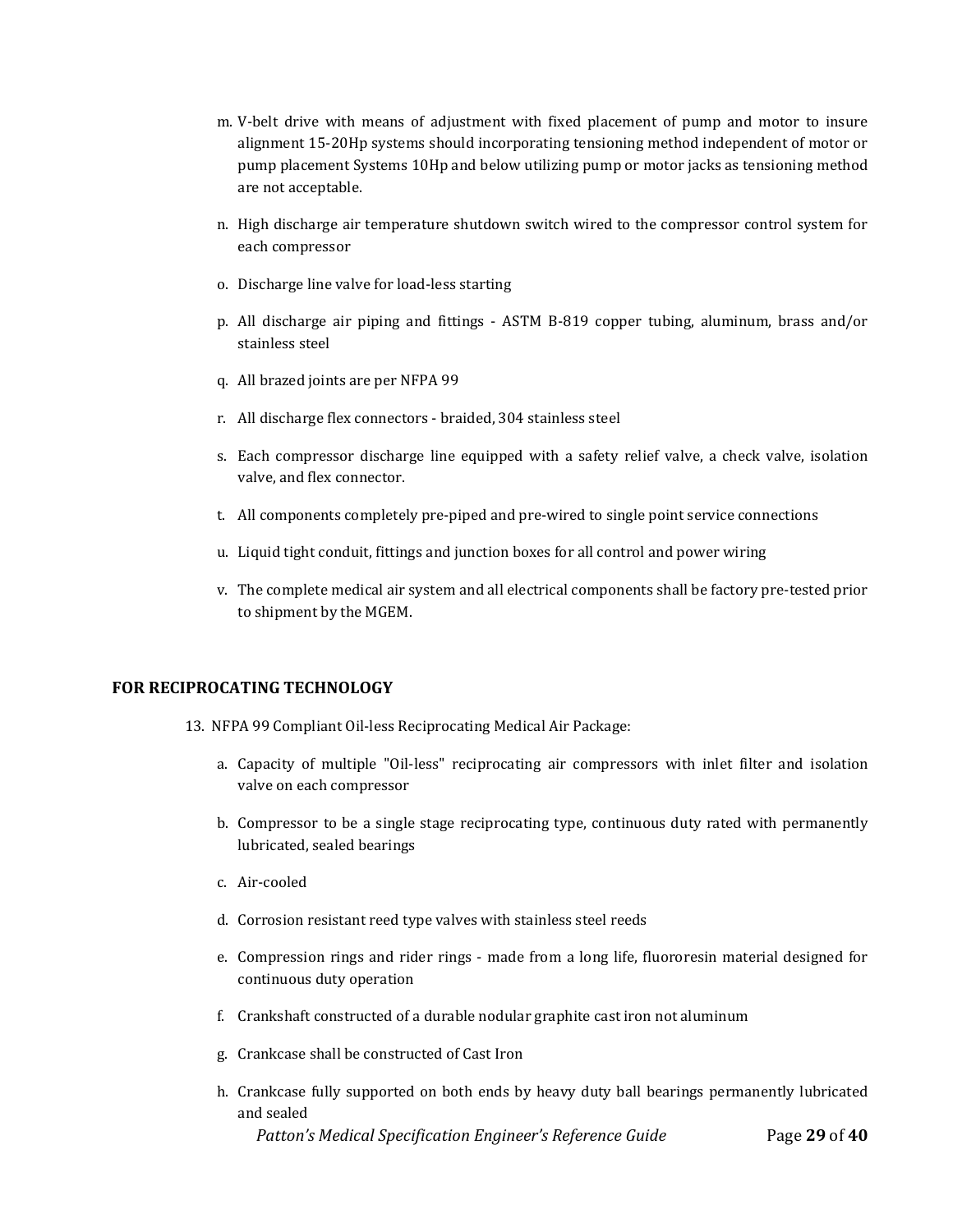- i. Cast aluminum alloy cylinders treated for optimum corrosion and wear resistance assure maximum heat dissipation
- j. Cylinder sleeves not required
- k. Insulated "heat cut" piston pin minimizes heat transmission from the piston wall to the piston pin needle bearing.
- l. Connecting rod one-piece design for maximum reliability
- m. V-belt drive with means of adjustment
- n. High discharge air temperature shutdown switch on each individual pump head wired to the compressor control system for each compressor
- o. Discharge line valve for load-less starting
- p. Each compressor discharge line equipped with a safety relief valve, a check valve, isolation valve, and flex connector.
- q. All discharge air piping and fittings ASTM B-819 copper tubing, brass, aluminum, and/or stainless steel
- r. All brazed joints are per NFPA 99
- s. All discharge flex connectors braided, 304 stainless steel, brass or bronze
- t. All components completely pre-piped and pre-wired to single point service connections
- u. Liquid tight conduit, fittings and junction boxes for all control and power wiring
- v. The complete medical air system and all electrical components shall be factory pre-tested prior to shipment by the MGEM.

#### <span id="page-29-0"></span>**FOR ROTARY SCREW TECHNOLOGY**

- 14. NFPA 99 Compliant "Oil-free" Rotary Screw Medical Air Package:
	- a. Modular base mounted design
	- b. Capacity of multiple air compressor modules
	- c. Dryer/Control module
	- d. Air receiver module
	- e. Compressor to be a positive displacement, two-stage rotary screw air compressor capable of delivering 100% oil-free air
	- f. No lubricants in the compression chamber
	- g. Fully packaged, including air compressor, main drive motor, oil cooler, intercooler and aftercooler, separate motor driven lubrication system, regulation and control systems
	- h. All components are mounted on a common base frame
	- i. Module is fully enclosed by a steel sound dampening enclosure. Noise level not to exceed 68  $dB(A)$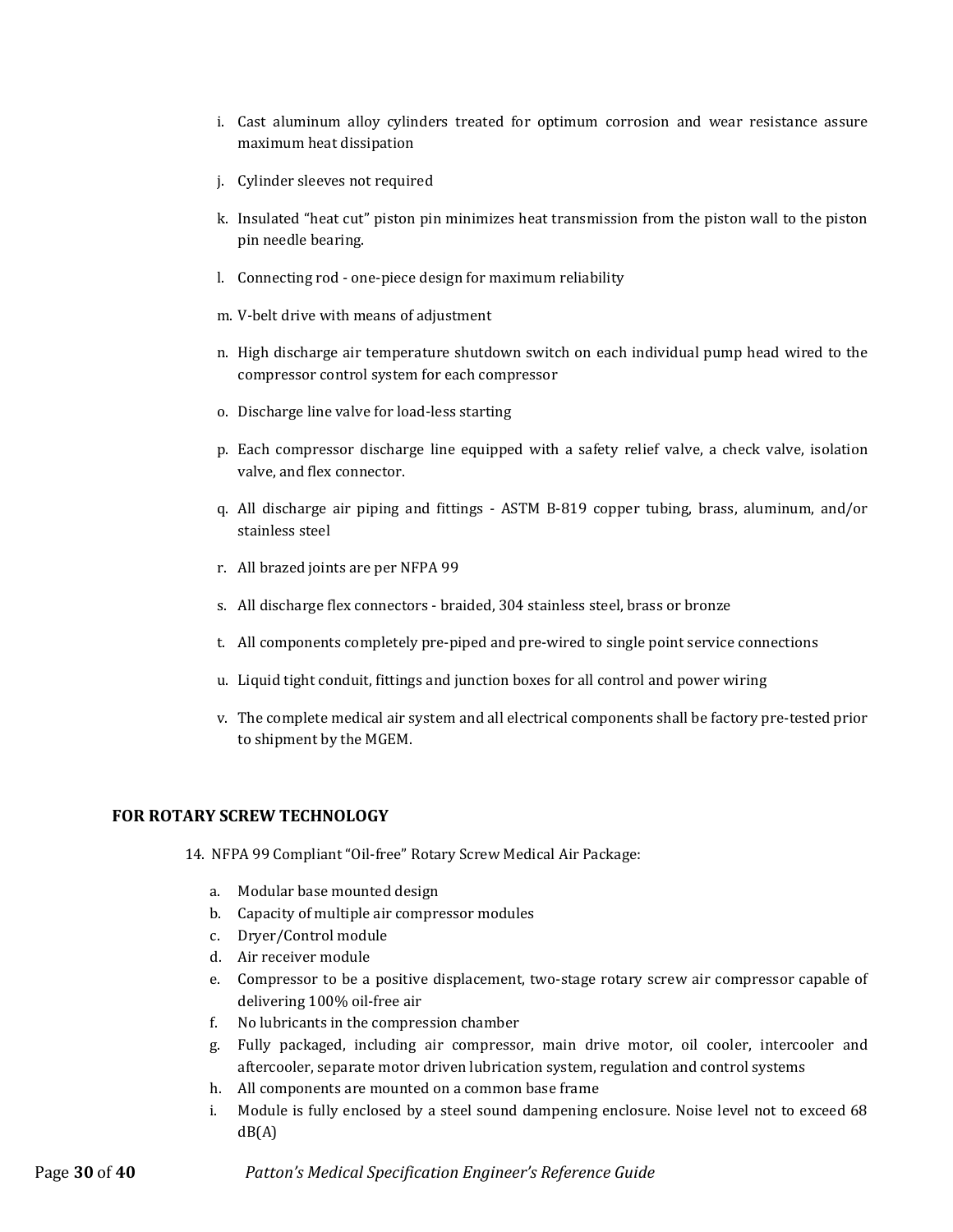- j. Compressor has two stages connected to an integral speed increaser
- k. Each stage driven from a common bull gear to ensure optimum speed and high efficiency
- l. Air-cooled intercooler between the first and second compression stages
- m. Air-cooled aftercooler installed after the final stage
- n. FDA approved rotor coating
- o. Casing Class 35 cast iron housing with precision manufactured, helical screw type rotors. The housing is air-cooled or optionally water cooled
- p. Rotors & Shafts One-piece SUS420 stainless steel construction, no internal rotor cooling required, asymmetric profile to ensure high efficiency, coated with M0S<sub>2</sub> for sealing clearances, dynamically balanced to guarantee vibration-free operation
- q. Timing Gears Manufactured of chromium molybdenum steel and fitted to the rotor shafts to maintain precise rotor-to-rotor clearance, designed to assist in thrust canceling and absorb no more than 10% of input power under full load
- r. Bearings Anti-friction bearings are incorporated on each rotor, radial loads are carried by straight roller bearings, axial loads are carried by two sets of angular contact ball bearings
- s. Speed Increaser An integral part of the compressor unit and includes the main drive shaft bull gear. The gear train is designed to be thrust canceling.
- t. Seals Restrictive ring type, stainless steel, dual vent seals offering 100% redundancy, self-adjusting and centering. The oil and air seal chambers are vented to atmosphere to prevent any possible contamination of the compressed air stream
- u. Each seal is buffered by gas from the compression chamber which is purged to atmosphere ensuring that no lubricating oil or its vapor can enter the compression chamber to meet requirements of NFPA 99 5.1.3.5.4.1 (3)
- v. Coolers cross-flow aluminum construction and rated for 150 PSIG at 500 degrees F. operating conditions. The compressor cooling system is comprised of a separate motor driven fan and incorporates the following coolers:
	- Air-cooled oil cooler
	- Air-cooled intercooler complete with moisture separator and automatic drain.
	- Air-cooled aftercooler complete with moisture separator and automatic drain.
	- The cooling fan is driven by a separate motor, starting and stopping with the oil pump for maximum cooling during start-up and shutdown.
- w. Lubrication System Lubrication prior to start up, during operation and after shutdown is supplied by an independent motor driven gear pump. Compressor operation is not allowed until oil pressure is established.
- x. During the coast down period the oil pump continues to provide full lubrication until the compressor stops.
- y. Pressure Regulating System Full load/no load type
- z. Compressor unit control system is integral with the compressor package and consists of an electro-pneumatic regulator, designed to provide manual and automatic running. The capacity control valve is a disc type.
- aa. Voltage is a maximum of 115 volts, 60 Hz. Provides automatic shutdown of the compressor during periods of excessive idling.
- bb. Non-fused disconnect switch
- *Patton's Medical Specification Engineer's Reference Guide* Page **31** of **40** cc. Control system is controlled and monitored Programmable Logic Controller (PLC). This controller initiates and sequences the events during start-up, operation, and shutdown. The PLC monitors system functions, safety devices, and instrumentation. The PLC incorporates an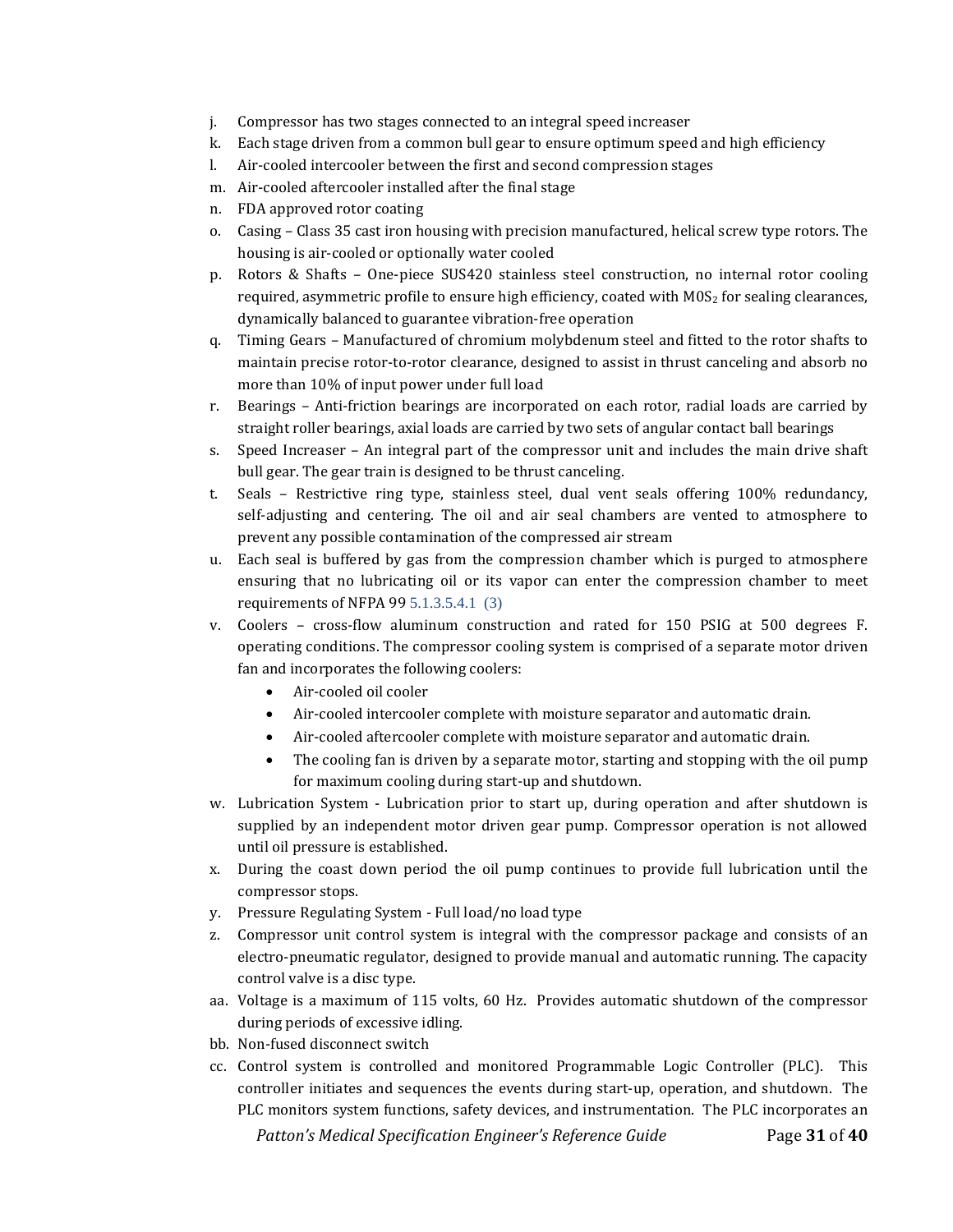Erasable Re-programmable Read Only Memory (EPROM) for permanent program storage. Control sequences can be changed on site. The control system will provide for the following:

- Automatic lead/lag control for 2-machine operation (NFPA requirement)
- Non-proprietary system components that do not require the equipment's owner to source replacement components to the Original Equipment Manufacturer (OEM) out of necessity.
- Lag in use alarm with isolated contacts for remote alarm (NFPA requirement)
- Auto restart after power failure (NFPA requirement)
- Start oil pump to ensure positive lubrication prior to start-up of the main drive motor.
- Start cooling fan when oil pressure is established.
- The compressor shall start unloaded and shall shut down unloaded, ensuring maximum component life.
- The oil pump shall continue to run until the compressor stops.
- Stop cooling fan motors 20 seconds after compressor is stopped to exhaust latent heat.
- Dry contacts are provided for remote indication of power failure or fault conditions and run indication.
- The control system shall provide automatic shut-off of the compressor if it remains unloaded for 10 minutes (to conserve energy) and shall automatically restart compressor on demand.
- Service indication shall be provided when it is time to perform routine maintenance.
- Shutdown indication shall occur with "first out" (first failure) feature when abnormal operating parameters are reached. Pre-alarms shall be required for all temperature shutdowns.
- Automatic restart following power failure
- Expandable to automatically start dryers, pumps, cooling tower, or other remote devices.
- dd. Capable of recording time and day of last 100 alarms/events
- ee. Operator interface is touch screen type with graphics, sunlight readable. Three configurable graphs for historical trending are standard.
- ff. Minimum required devices:
	- First-stage discharge air pressure display
	- Second-stage discharge air pressure display
	- Oil pressure display
	- Air inlet filter service indicator
	- Digital first-stage discharge air temperature display
	- Digital second-stage air inlet temperature display
	- Digital second-stage discharge temperature display
	- Digital aftercooler outlet air temperature display
	- Digital oil temperature display
	- Low oil pressure indicator
	- Running time display
	- Loaded time display
	- Standby light
	- Power-on light
	- Lag alarm light
	- Motor overload indication

Page **32** of **40** *Patton's Medical Specification Engineer's Reference Guide*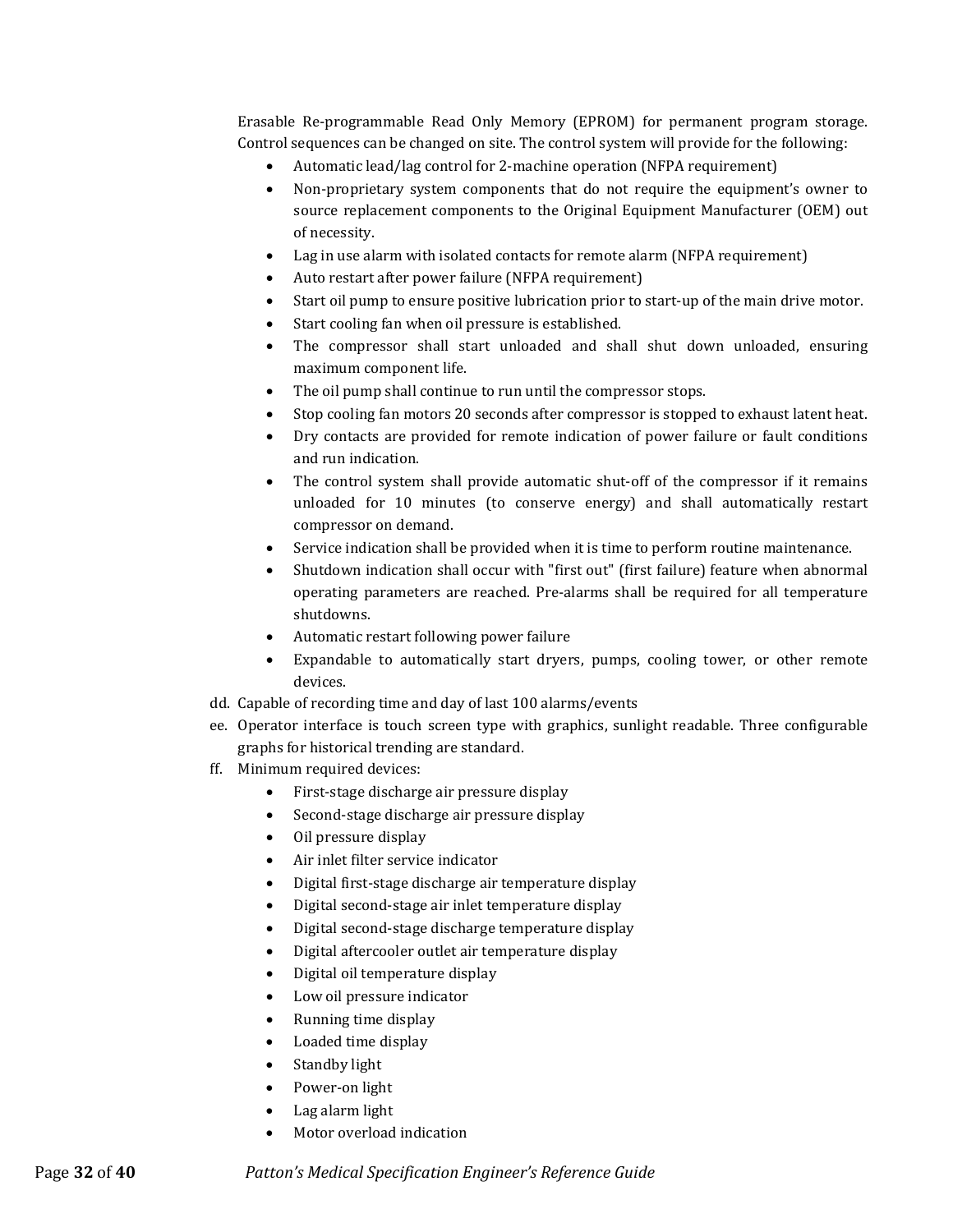- Compressor run light
- Oil pump run light
- Fan run light
- Load light
- Manual unload button
- Oil level gauge
- Oil filter condition indicator
- Alarm buzzer
- Lamp test switch
- Buzzer cancel switch
- gg. Safety Devices
	- Capable of recording time and day of last 100 alarms/events.
	- Automatic shut-off devices for the following conditions:
		- + Low oil pressure
		- + High outlet air pressure
		- + High first-stage discharge air temperature
		- + High second-stage inlet air temperature
		- + High second-stage discharge air temperature
		- + High outlet air temperature
		- + High oil temperature
		- + Compressor motor overload
		- + Lube oil pump motor overload
		- + Cooling fan motor overload
		- + High cabinet temperature
		- + Main starter failure
- hh. The unit will automatically stop, annunciate by alarm bell, and indicate the appropriate failure by alarm and text display. Alarm bell will remain on until manually reset.
- ii. Air intake filters are enclosed in the package and easily accessible for service. Air entering the compressor is drawn from outside the package.
- jj. Air intake filters shall be paper cartridge type of 5 micron 99% or greater efficiency
- kk. The compressor unit, including motor, is enclosed in a steel sound insulating canopy with removable doors to provide ready access for normal maintenance.
- ll. Sound insulating material shall be nominal 2 pounds per cubic foot polyether foam with UL94HP-1 flame resistance. Sound insulating material shall be 1 inch thick.
- mm. Enclosure shall be ventilated using a separate motor driven fan starting when oil pressure is established and stopping 20 seconds after the compressor stops
- nn. Enclosure is equipped with an inlet air adapter for piping intake to outside of facility as per NFPA 99 code
- oo. No special foundations are required other than those necessary to support the weight of the unit. The unit is delivered with all internal compressed air and oil piping, and wiring complete. There is a 2-source hook-up for utilities, one for air discharge and one for incoming electrical service. All automatic drain lines are brought out of the cabinet for ease in connecting to floor drain.
- pp. The complete medical air system and all electrical components shall be factory pretested prior to shipment by the MGEM.

 *Patton's Medical Specification Engineer's Reference Guide* Page **33** of **40**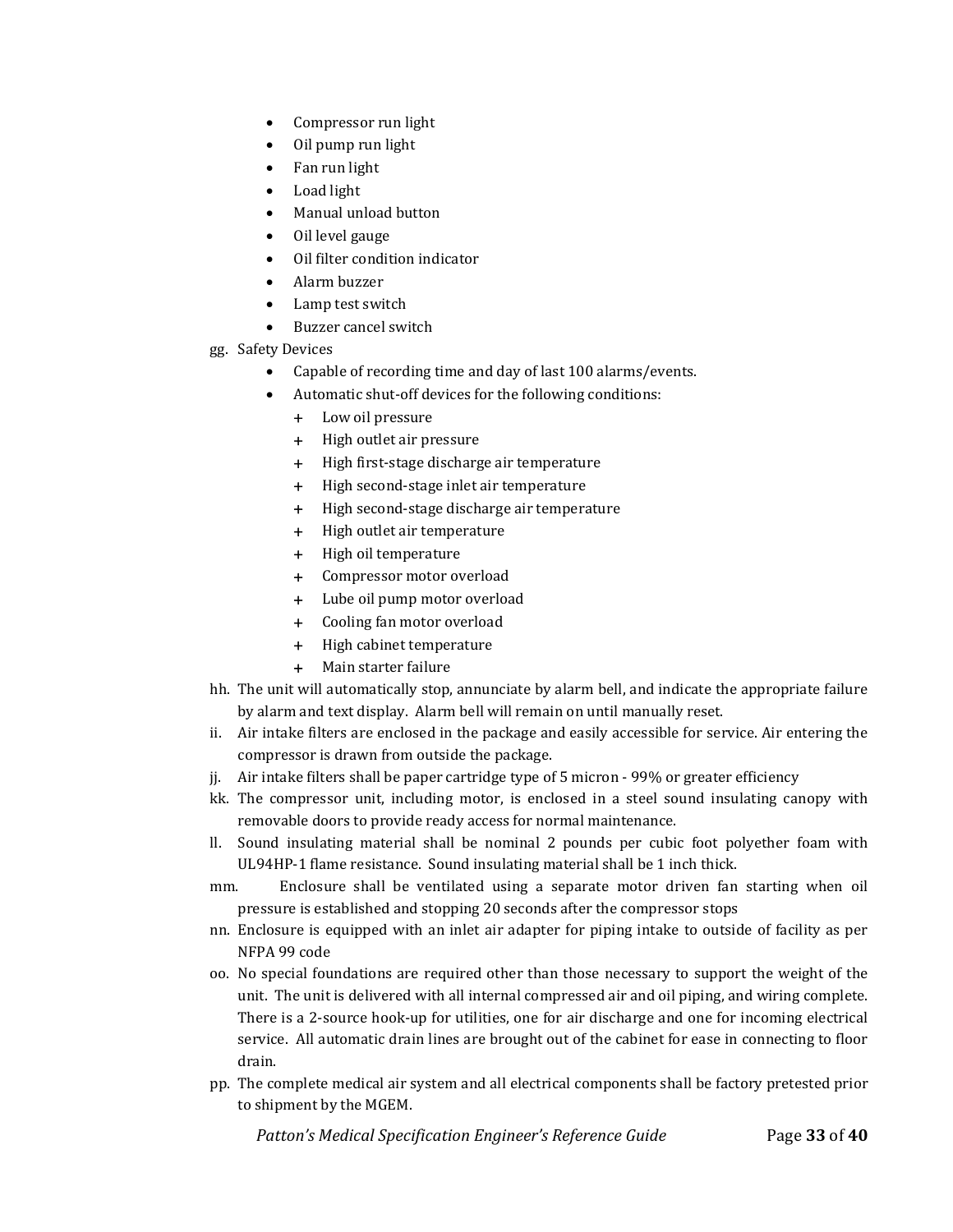#### <span id="page-33-0"></span>**FOR RECIPROCATING INSTRUMENT AIR TECHNOLOGY**

- 15. NFPA 99 Compliant Oil Flooded Reciprocating Medical Instrument Air Package:
	- a. Capacity of multiple reciprocating air compressors with inlet filter and isolation valve on each compressor capable of producing up to 200psi
	- b. Compressor to be a two stage reciprocating type, continuous duty rated
	- c. Air-cooled
	- d. Crankshaft constructed of a durable nodular graphite cast iron not aluminum
	- e. Crankcase fully supported on both ends by heavy duty ball bearings permanently lubricated and sealed
	- f. Cast aluminum alloy cylinders treated for optimum corrosion and wear resistance assure maximum heat dissipation
	- g. Cylinder sleeves not required
	- h. Insulated "heat cut" piston pin minimizes heat transmission from the piston wall to the piston pin needle bearing.
	- i. Connecting rod one-piece design for maximum reliability
	- j. V-belt drive with means of adjustment
	- k. High discharge air temperature shutdown switch wired to the compressor control system for each compressor head discharge
	- l. Discharge line valve for load-less starting
	- m. Each compressor discharge line equipped with a safety relief valve, a check valve, isolation valve, and flex connector.
	- n. All discharge air piping and fittings ASTM B-819 copper tubing, brass, aluminum, and/or stainless steel
	- o. All brazed joints are per NFPA 99
	- p. All discharge flex connectors braided, 304 stainless steel, brass or bronze
	- q. All components completely pre-piped and pre-wired to single point service connections
	- r. Liquid tight conduit, fittings and junction boxes for all control and power wiring
	- s. The complete medical air system and all electrical components shall be factory pre-tested prior to shipment by the MGEM.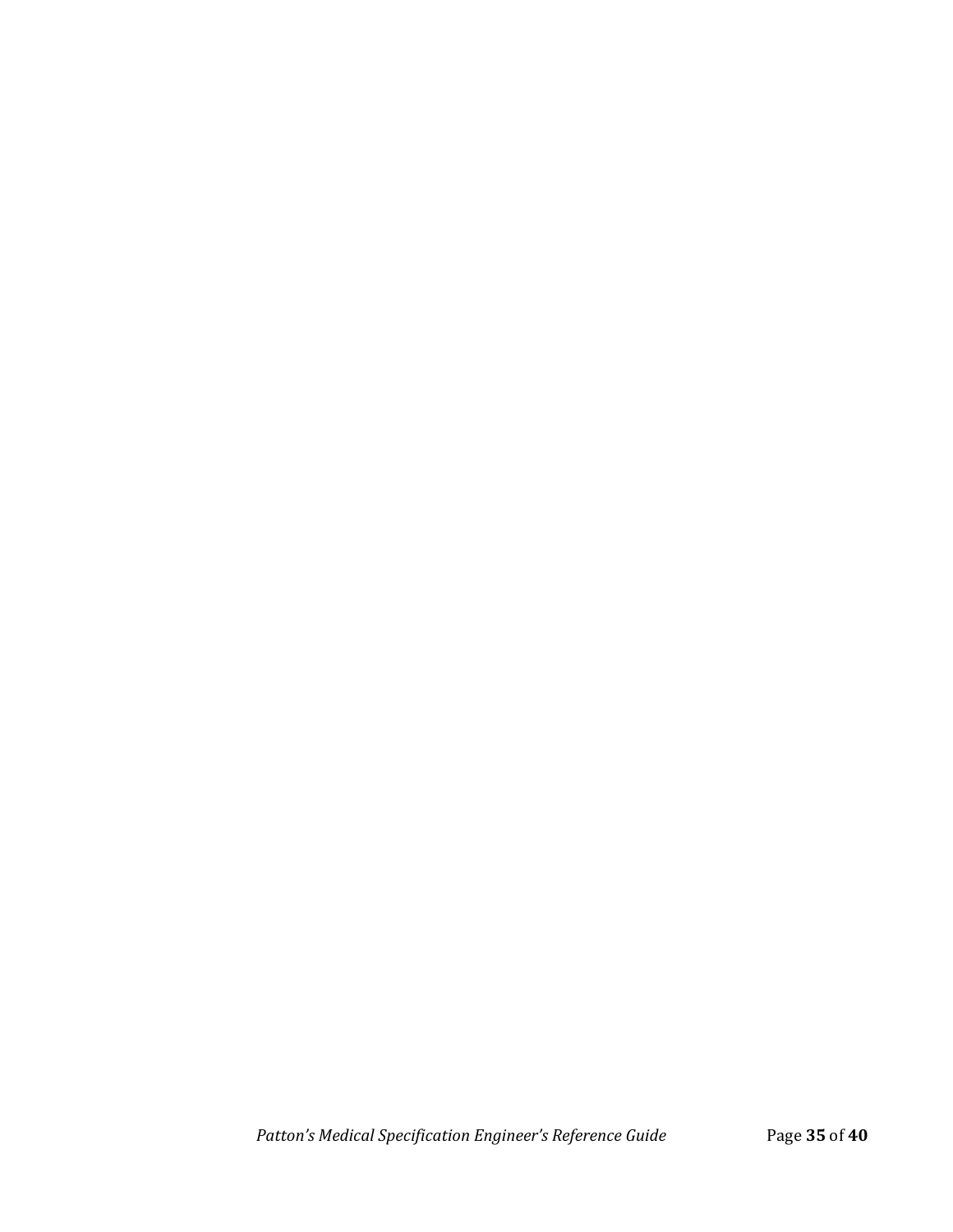# <span id="page-35-0"></span>**PART 3.0 - EXECUTION**

# <span id="page-35-1"></span>**3.1 INSTALLATION**

# <span id="page-35-2"></span>**Bases and Site preparation**

- 1. Install vacuum equipment for healthcare facilities according to ASSE 6010 and NFPA99.
- 2. Equipment Mounting: Install vacuum producers on concrete bases. Contractor shall furnish 4 inch high concrete housekeeping pads under all medical air, instrument air, vacuum and WAGD plant in this section. Comply with requirements in Division 03 Section "Cast-in-Place Concrete." Comply with requirements for vibration isolation devices specified in Division 22 Section "Vibration and Seismic Controls for "Plumbing Piping and Equipment."
- 3. Install dowel rods to connect concrete base to concrete floor. Unless otherwise indicated, install dowel rods on 18-inch centers around the full perimeter of concrete base.
- 4. For supported equipment, install epoxy-coated anchor bolts that extend through concrete base and anchor into structural concrete floor.
- 5. Contractor shall furnish inertia bases in lieu of housekeeping pads where the equipment installed is not factory isolated by the manufacturer.
- 6. Cast anchor bolts into bases.
- 7. Install anchor bolts to elevations required for proper attachment to supported equipment.
- 8. Install vacuum equipment anchored to substrate.
- 9. Orient equipment so controls and devices are accessible for servicing.
- 10. Maintain manufacturers recommended clearances for service and maintenance.
- 3.1

3.2

A.

B.

# <span id="page-35-3"></span>**VACUUM EQUIPMENT INSTALLATION**

Install vacuum equipment for healthcare facilities according to ASSE 60 I 0 and NFPA 99.

Equipment Mounting: Install vacuum producers on concrete bases. Comply with requirements

in Division 03 Section "Cast-in-Place Concrete." Comply with requirements for vibration

isolation devices specified in Division 22 Section "Vibration and Seismic Controls for

Plumbing Piping and Equipment."

I. Install dowel rods to connect concrete base to concrete floor. Unless otherwise indicated,

install dowel rods on 18-inch centers around the full perimeter of concrete base.

2.· For supported equipment, install epoxy-coated anchor bolts that extend through concrete base and anchor into structural concrete floor.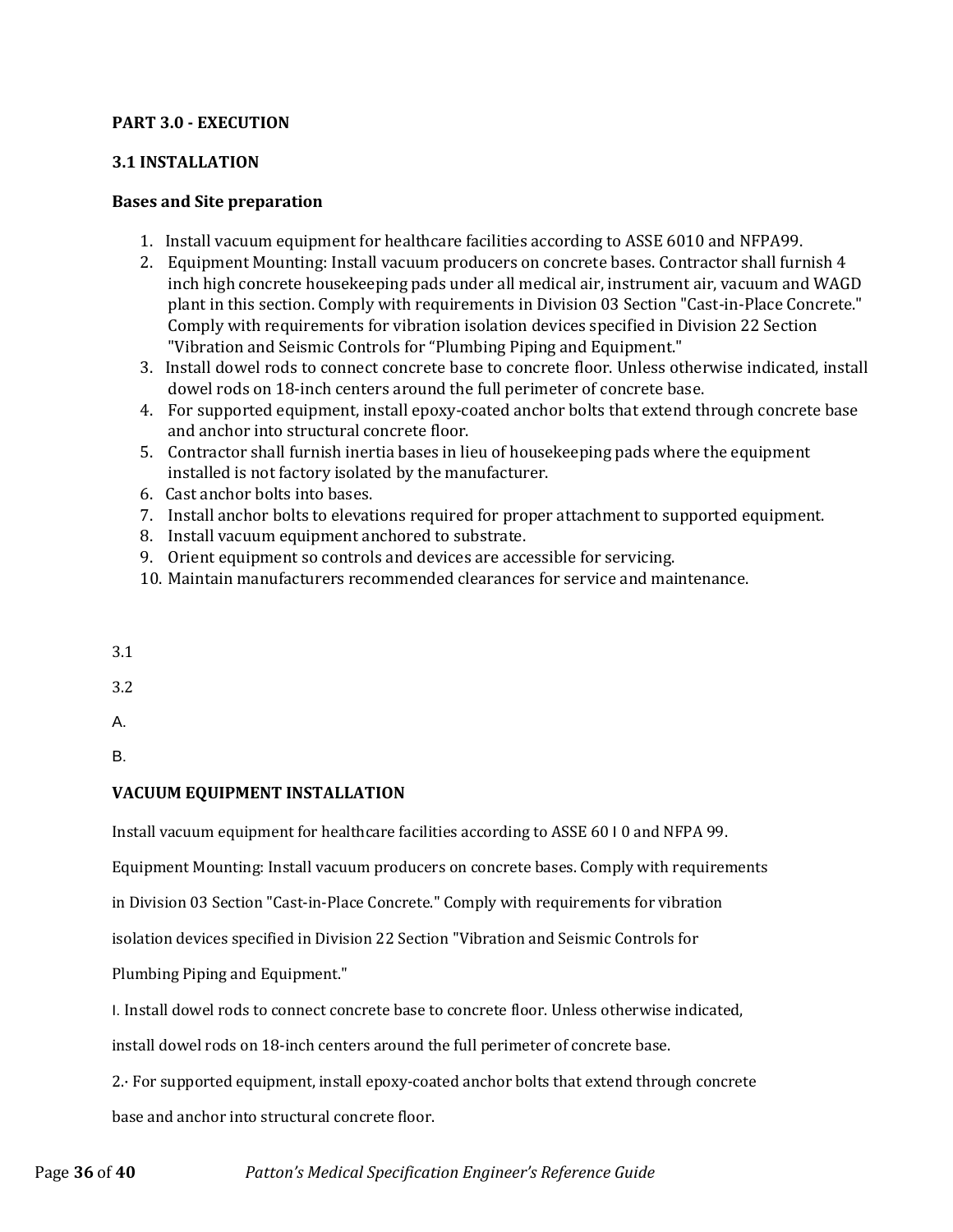3. Place and secure anchorage devices. Use setting drawings, templates, diagrams,

instructions, and directions furnished with items to be embedded.

- 4. Install anchor bolts to elevations required for proper attachment to supported equipment.
- C. Install vacuum equipment anchored to substrate.
- D. Orient equipment so controls and devices are accessible for servicing.

E. Maintain manufacturers recommended clearances for service and maintenance.

#### <span id="page-36-0"></span>Pipe work

- 1. All installation shall be performed in strict accordance with NFPA 99 5.1.10. Brazing procedures shall be as detailed in NFPA 99 5.1.10.5. Brazing shall be performed only by braziers qualified under NFPA 99 5.1.10.10.11.
- 2. Where piping runs underground, install in accordance with NFPA 99 5.1.10.10.5.
- 3. Copper, tubing, valves and fittings shall be pre cleaned and prepared for oxygen service by the manufacturer and received sealed on the job. Certificates of origin and of proper preparation shall be maintained on the job site attesting the above.
- 4. The use of flux is prohibited when making of joints between copper to copper pipes and fittings.
- 5. During any brazing operation, the interior of the pipe shall be purged continuously with oil free, dry nitrogen NF, following the procedure in NFPA 99 5.1.10.5.5. At the completion of any section, all open pipe ends shall be capped using an EXTERNAL cap.
- 6. Threaded joints in piping systems shall be avoided whenever possible. Where unavoidable, make up the male threads with polytetrafluorofethylene (such as Teflon) tape or other thread sealant recommended for oxygen service, with the sealant applied to the male threads only.
- 7. Piping shall be supported with pipe trays or hangers at intervals as shown on the drawings or as defined in NFPA 99 Table 5.1.10.10.4.5. Piping shall not be supported by other piping. Isolation of copper piping from dissimilar metals shall be of a firm, positive nature. Duct tape is not acceptable as an isolation material.
- 8. After installation of the piping, but before installation of the outlet valves, blow lines clear using nitrogen NF.
- 9. Piping exposed to physical damage shall be protected.
- 10. Label piping with name of gas service, identification color and direction of flow. Where non-standard pressures are piped, label for pressure. Labels shall be placed at least once every 20 feet of linear run or once in each story (whichever is more frequent). A label shall additionally be placed immediately on each side of each wall or floor penetration. Pipe labels shall be self adhesive vinyl or other water resistant material with permanent adhesive colored in accordance with NFPA 99 Table 5.1.11 and shall be visible on all sides of the pipe. Pipe labels shall be Patton' Medical #25-04-0xx Series of Piping Labels.

 *Patton's Medical Specification Engineer's Reference Guide* Page **37** of **40**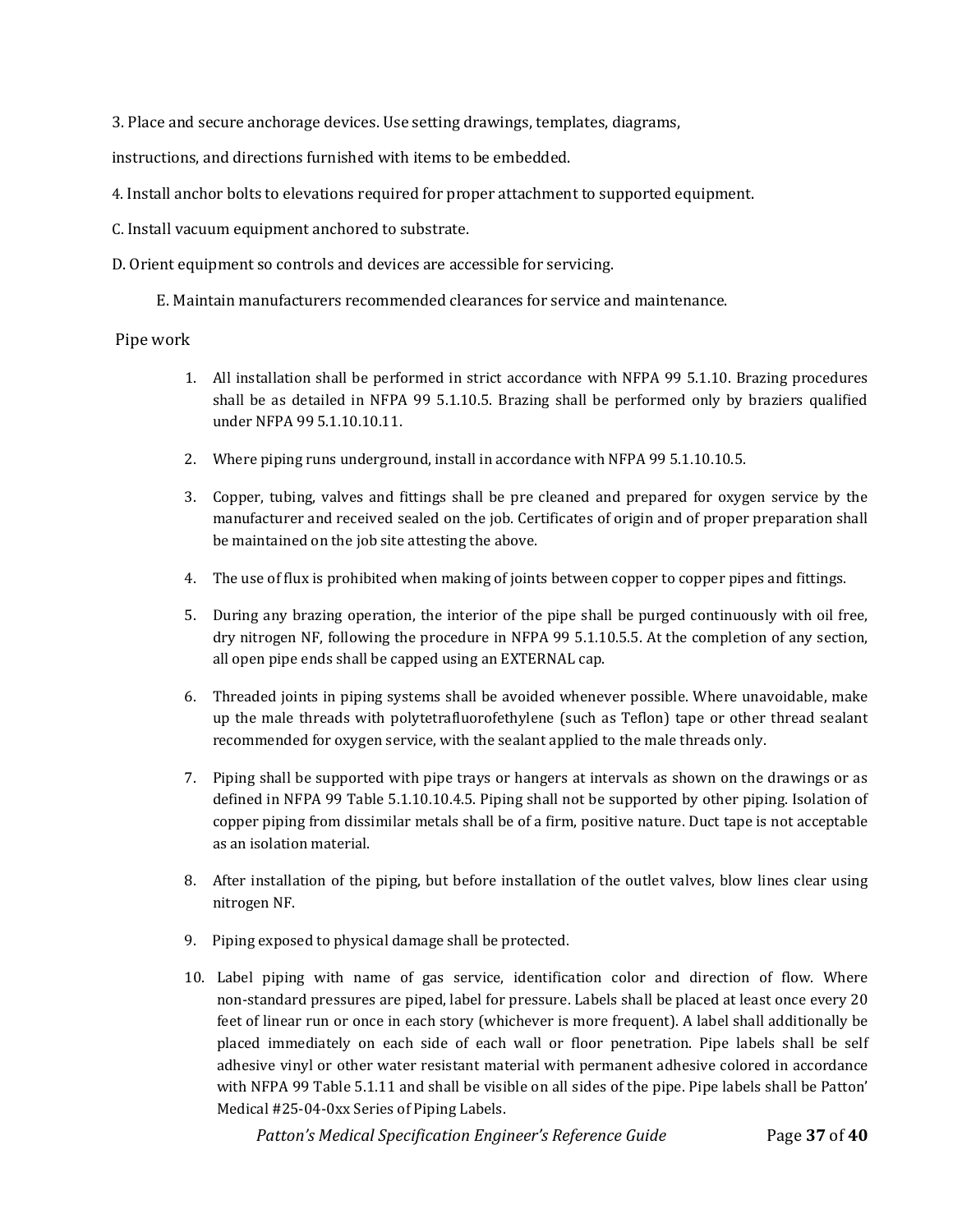- 11. Alarms and valves shall be labeled for gas service and areas monitored or controlled. Coordinate with owner for final room or area designations. Label valves with name and identification color of the gas and direction of flow.
- 12. Piping penetrating an electromagnetic shield shall have an isolation device on each side of shield.

#### <span id="page-37-0"></span>**Labeling**

- 1. Label the medical gas pipelines per NFPA 99 5.1.11 and as follows:
	- a. Label each master alarm signal for function after ring out.
	- b. Label each zone valve and area alarm for the area of control or surveillance after test.
- 2. Labels shall be permanent and of a type approved by the owner.

#### <span id="page-37-1"></span>**3.2 INSTALLER TESTING**

- A. Prior to declaring the lines ready for final verification, the installing contractor shall follow strictly the procedures for verification as described in NFPA 99 5.1.12.2 and attest in writing over the notarized signature of an officer of the installing company the following;
	- 1. That all brazing was conducted by brazers qualified to ASSE 6010 and holding current medical gas endorsements.
	- 2. That all brazing was conducted with nitrogen purging. (Procedure per NFPA 99 5.1.10.5.5).
	- 3. That the lines have been blown clear of any construction debris using oil free dry nitrogen or air are clean and ready for use. (Procedure per NFPA 99 5.1.12.2.2).
	- 4. That the assembled piping, prior to the installation of any devices, maintained a test pressure 1 1/2 times the standard pressures listed in NFPA 99 Table 5.1.11 without leaks. (Procedure per NFPA 99 5.1.12.2.3).
	- 5. That after installation of all devices, the pipeline was proven leak free for 24 hours at a pressure 20% above the standard pressures listed in NFPA 99 Table 5.1.11. (Procedure per NFPA 99 5.1.12.2.2.6)
	- 6. That the systems have been checked for cross connections and none were found. (Procedure per NFPA 99 5.1.12.2.4)
	- 7. That the manufacturer has started up all medical air compressors, medical vacuum pumps WAGD producers, liquid oxygen system(s) and manifolds, and that they are in operating order.
- B. Provide four originals of the affidavit, distributed; (1) to the engineer, (1) to the owners representative, (1) to the general contractor and (1) to the verifier.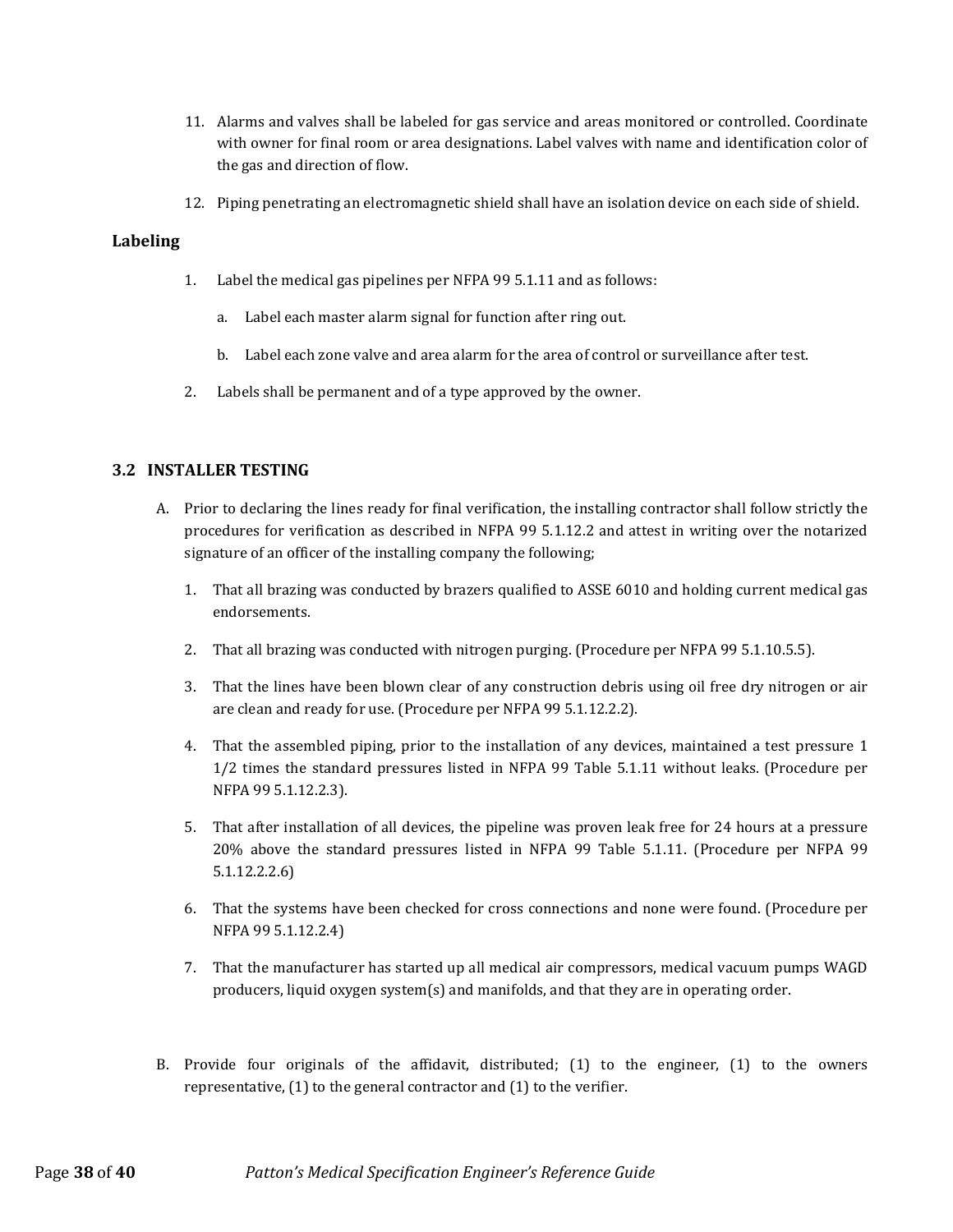#### <span id="page-38-0"></span>**3.3 VERIFIER TESTING**

- A. Prior to handing over the systems to the owner, contractor shall retain a Verifier acceptable to the engineer and owner who shall follow strictly the procedures for verification as described in NFPA 99 5.1.12.3 and provide a written report and certificate bearing the notarized signature of an officer of the verification company which contains at least the following:
	- 1. A current ACORD insurance certificate indicating professional liability coverage in the minimum amount of \$1 Million per occurrence, and general aggregate liability in the minimum amount of \$1 Million, valid and in force when the project is to be verified. General liability insurance is not alone acceptable.
	- 2. An affidavit bearing the notarized signature of an officer of the verification company stating that the verification company is not the supplier of any equipment used on this project or tested in this report and that the verification contractor has no relationship to, or pecuniary interest in, the manufacturer, seller, or installer of any equipment used on this project or tested in this report
	- 3. A listing of all tests performed, listing each source, outlet, valve and alarm included in the testing.
	- 4. An assertion that all tests were performed by a MGPHO Certified Medical Gas Verifier (CMGV) or by individuals qualified to perform the work and holding valid qualifications to ASSE 6030 and under the immediate supervision a CMGV Verifier. Include the names, credential numbers and expiration dates for all individuals working on the project.
	- 5. A statement that equipment used was calibrated at least within the last six months by a method traceable to a National Bureau of Standard Reference and enclosing certificates or other evidence of such calibration(s). Where outside laboratories are used in lieu of onsite equipment, those laboratories shall be named and their original reports enclosed.
	- 6. A statement that where and when needed, equipment was re-calibrated during the verification process and describing the method(s) used.
	- 7. A statement that the systems were tested and found to be free of debris to a procedure per NFPA 99 5.1.12.3.7.
	- 8. The flow from each outlet when tested to a procedure per NFPA 99-5.1.12.3.10.
	- 9. A statement that the systems were tested and found to have no cross-connections to a procedure per NFPA 99 5.1.12.3.3.
	- 10. A statement that the systems were tested and found to be free of contaminants to a procedure per NFPA 99 5.1.12.3.8 except that the purity standard shall be 2 ppm difference for halogenated hydrocarbons and 1 ppm total hydrocarbons (as methane).
	- 11. A statement that all local signals function as required under NFPA 99 5.1.3.4.7 and as per the relevant NFPA 99 sections relating to the sources.
	- 12. A listing of local alarms, their function and activation per NFPA 99 5.1.12.3.14.

 *Patton's Medical Specification Engineer's Reference Guide* Page **39** of **40**